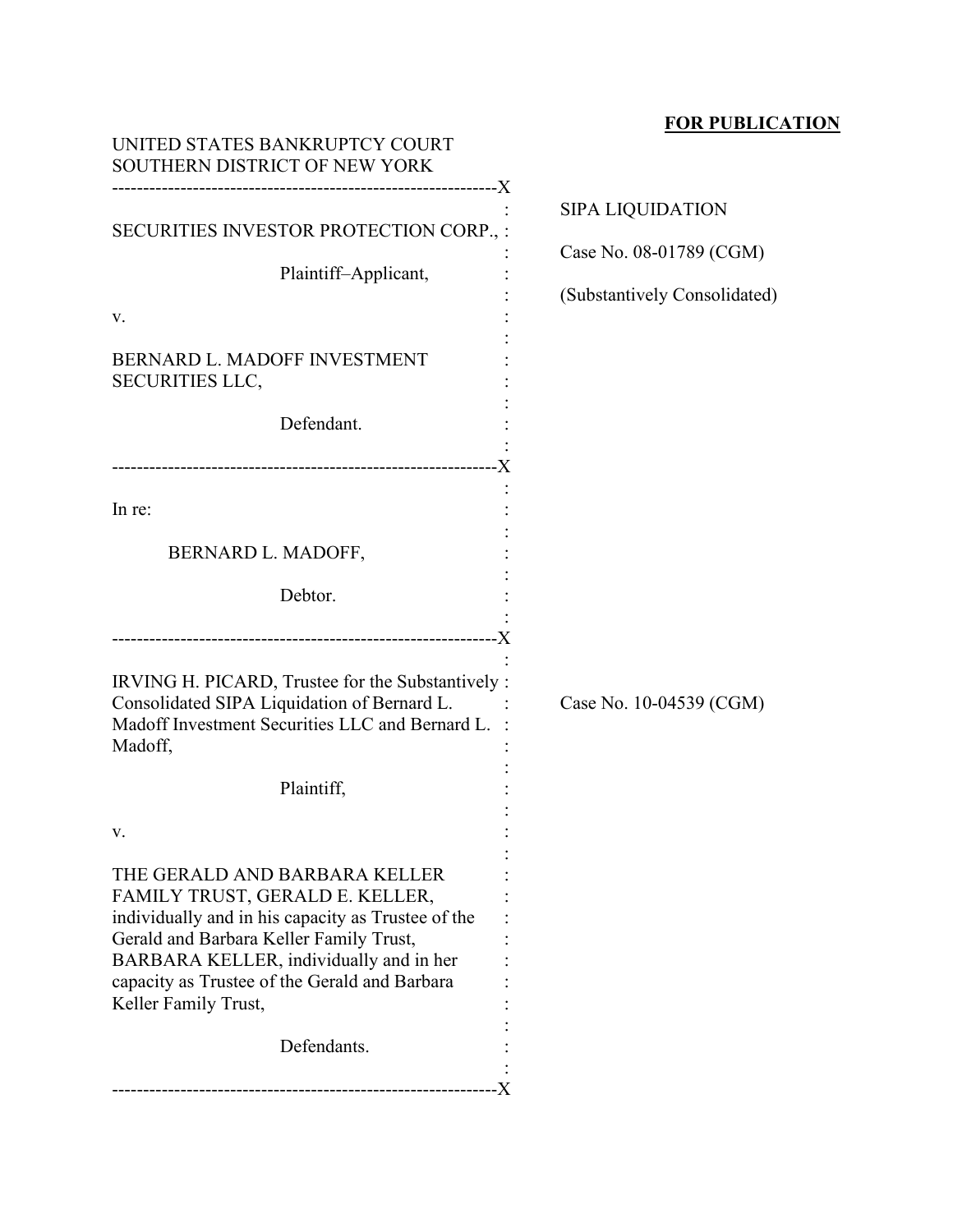# **MEMORANDUM DECISION GRANTING SIPA TRUSTEE'S MOTION FOR SUMMARY JUDGMENT AND DENYING DEFENDANTS' CROSS MOTION FOR SUMMARY JUDGMENT**

# **A P P E A R A N C E S :**

MARIE L. CARLISLE NICHOLAS J. CREMONA Baker & Hostetler LLP 45 Rockefeller Plaza New York, NY 10111 *Attorneys for Irving H. Picard, Trustee for the Substantively Consolidated SIPA Liquidation of Bernard L. Madoff Investment Securities LLC and Bernard L. Madoff*

HELEN DAVIS CHAITMAN Chaitman LLP 465 Park Avenue New York, NY 10022 *Attorney for Defendants*

# **CECELIA G. MORRIS CHIEF UNITED STATES BANKRUPTCY JUDGE**

Irving H. Picard ("SIPA Trustee"), Trustee for the Substantively Consolidated SIPA Liquidation of Bernard L. Madoff Investment Securities LLC ("BLMIS") and Bernard L. Madoff ("Madoff"), brought this adversary proceeding to avoid and recover fictitious profits received by the Gerald and Barbara Family Trust ("Family Trust") and Gerald and Barbara Keller, in their capacities as trustees of the Gerald and Barbara Family Trust (collectively, "Defendants"),  $^1$  $^1$  on account of their investment in BLMIS's Ponzi scheme. The parties have filed cross motions for summary judgment. For the reasons that follow, the Court dismisses the Family Trust as a defendant, grants the SIPA Trustee's motion, and denies the Defendants' motion.

<span id="page-1-0"></span><sup>&</sup>lt;sup>1</sup> The SIPA Trustee also sued Gerald and Barbara Keller in their individual capacities as subsequent transferees. Those counts were dismissed by July 16, 2015 order of the Court (ECF No. 39).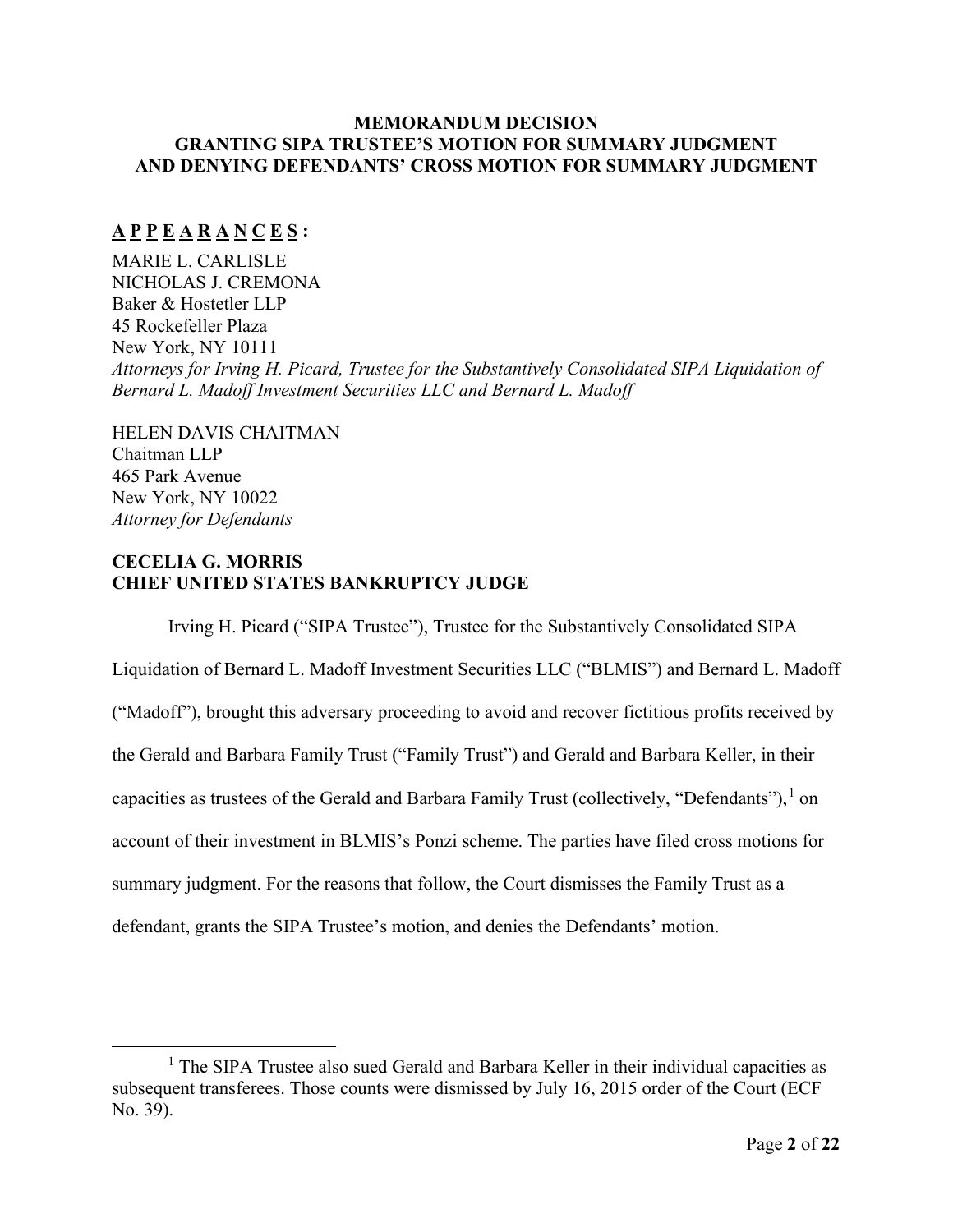#### **Jurisdiction**

This Court has jurisdiction over these adversary proceedings pursuant to 28 U.S.C. §§ 1334(b) and 157(a), the District Court's Standing Order of Reference dated July 10, 1984, and the Amended Standing Order of Reference dated January 31, 2012. In addition, the District Court removed the SIPA<sup>[2](#page-2-0)</sup> liquidation to this Court pursuant to SIPA § 78eee(b)(4), *see* Order, Civ. 08-01789 (Bankr. S.D.N.Y. Dec. 15, 2008), at ¶ IX, ECF No. 1, and this Court has jurisdiction under the latter provision. As the district court case has been dismissed and the reference has not been withdrawn, the Court has authority to enter a final order in these cases. To the extent that it does not, the Court asks the District Court to construe this decision as proposed findings of fact and conclusions of law, pursuant to the Amended Standing Order of Reference dated January 31, 2012.

#### **Background**

For background of these SIPA cases and the BLMIS Ponzi scheme, please refer to the findings of fact in *Picard v. Nelson (In re BLMIS)*, 610 B.R. 197, 206–14 (Bankr. S.D.N.Y. 2019). Unless discussed below, the relevant facts noted are not in dispute here.

## Undisputed Facts

At all relevant times, Gerald and Barbara Keller were residents of Great Neck, New York and Rancho Mirage, California. Answer ¶ 8, ECF No. 40. In 1998, they created the Family Trust under California law and have served as its trustees. *Id.* at ¶ 7–8; Chaitman Decl., Ex. AD, ECF No. 115. In 1997, Gerald Keller opened Account No. 1ZB3143 ("Family Trust BLMIS Account") with Madoff's Investment Advisory Business ("IA Business") in his own name with an initial investment of \$1,000,000. Greenblatt Decl., Attach. B., Ex. 4, ECF No. 105; Keller

<span id="page-2-0"></span><sup>2</sup> Securities Investor Protection Act of 1970, 15 U.S.C. § 78aaa *et seq.*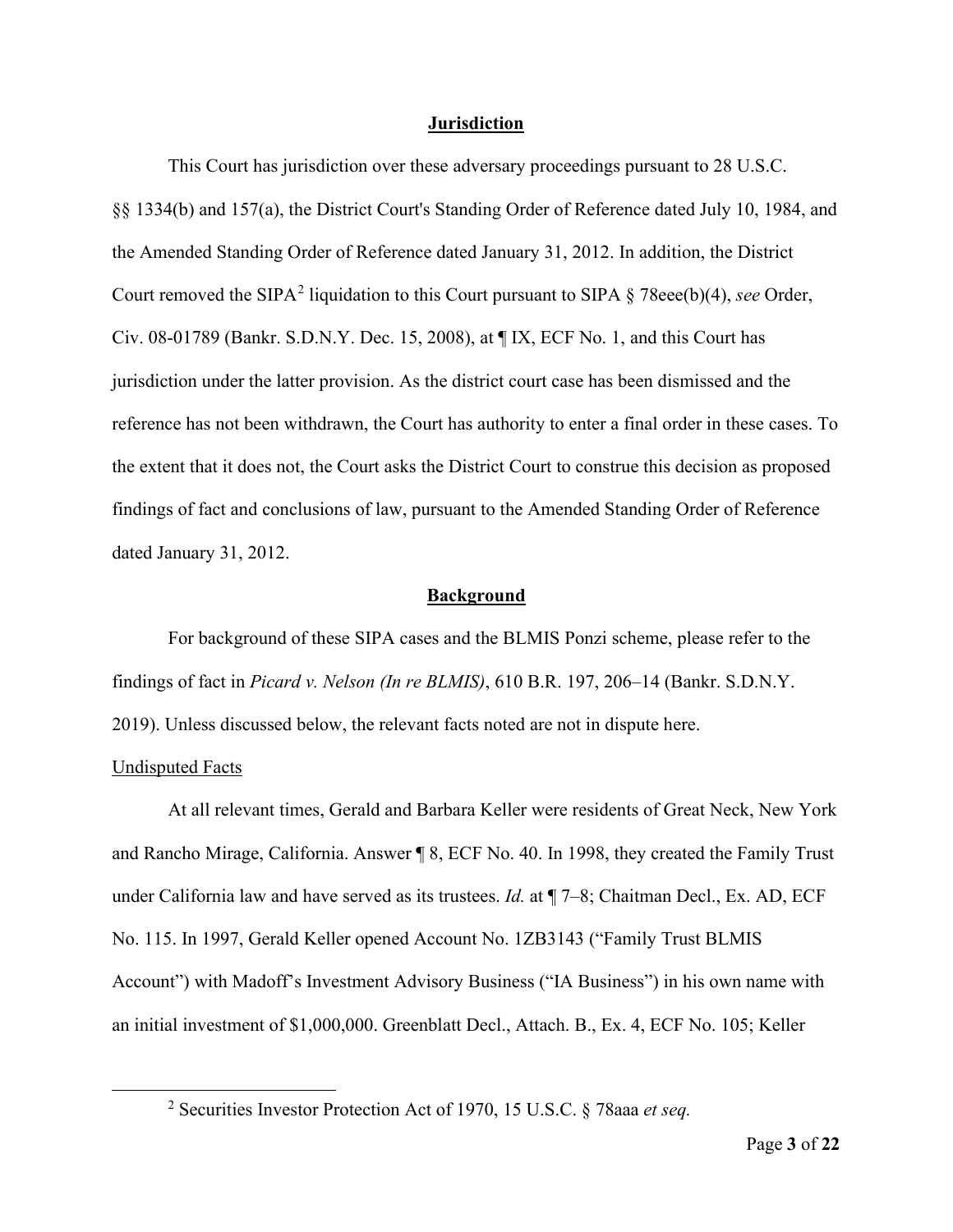Decl., Ex. 1, ECF No. 114. In 1999, Gerald Keller renamed the account "Gerald E. Keller, Trustee The Gerald and Barbara Keller Family Trust U/A June 2, 1998" and then "Gerald E. Keller (Gerald E. Keller Separate Property) The Gerald and Barbara Keller Family Trust U/A June 2, 1998." *Id*., Ex. 4. Additional investments into the Family Trust BLMIS Account totaling \$1,898,852 were made on January 4, 1999 and August 24, 2006. Greenblatt Decl., Attach B., Ex. 4, ECF No. 105.

At least the latter two deposits were made into a specific JP Morgan Chase bank account ending in 703 ("703 Account"). Collura Decl., Attach. A ¶ 20–24, ECF No. 103; *id.* Attach. B, Ex. 6. Expert analysis shows that money in the 703 Account was then transferred to another JP Morgan Chase bank account ending in 509 ("509 Account"), from which payments were made to BLMIS's customers. *Id.*, Attach. A, ¶ 25–27.

During the two-year period prior to the initiation of this SIPA case on December 11, 2008 ("Two-Year Period"), there were thirteen withdrawals from the Family Trust BLMIS Account totaling \$2,125,000. Greenblatt Decl., Attach B, Ex. 4, ECF No. 105. Prior to the Two-Year Period, \$2,670,000 had been withdrawn from the Family Trust BLMIS Account, meaning that the account had a positive balance of \$228,852 at the start of the Two-Year Period. *See id.* The \$2,125,000 withdrawn during the Two-Year Period thus represents withdrawals of \$1,896,148 in excess of principal deposited with Madoff and BLMIS. *See id.*

All withdrawal checks came from the 509 Account and were issued to "Gerald E Keller Tstee." Keller Decl., Ex. 5, ECF No. 114. Either Gerald Keller himself or Marianne Jannace (with Gerald Keller's authorization) would endorse the checks with Gerald Keller's signature and deposit the funds into accounts for Keller International Publishing, LLC and Keller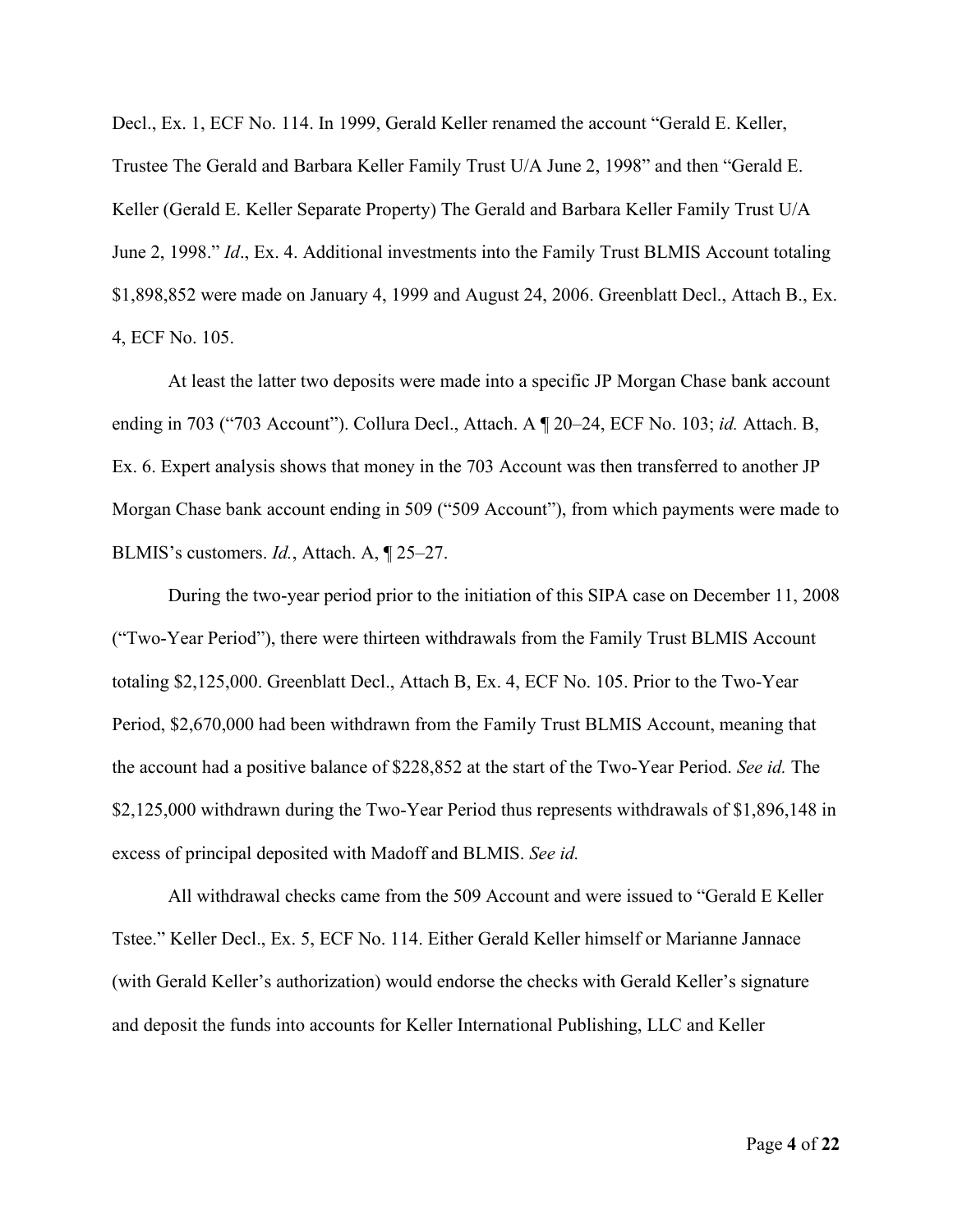International Publishing Corp. (together, "Keller Publishing"). *Id.*; Keller Decl., ¶ 10, ECF No. 114; Collura Decl. Attach. B, Ex. 5, ECF No. 103.

The SIPA Trustee filed this adversary proceeding on December 1, 2010. Complaint, ECF No. 1. After the claims against Gerald and Barbara Keller in their individual capacities were dismissed, Order, ECF No. 39, the Defendants answered the Complaint on September 17, 2015. Answer, ECF No. 40. The SIPA Trustee filed his motion for summary judgment on July 22, 2021 (ECF No. 99) seeking judgment on Count One of the Complaint.<sup>[3](#page-4-0)</sup> The Defendants filed their cross motion for summary judgment on August 17, 2021 (ECF No. 110). After replies were filed by both sides (ECF Nos. 119 and 124) and the Securities Investor Protection Corporation (ECF No. 122), the Court heard oral argument on September 15, 2021.

#### **Discussion**

Under Rule  $56(a)$  of the Federal Rules of Civil Procedure, as applied by Rule 7056(c) of the Federal Rules of Bankruptcy Procedure: "The court shall grant summary judgment if the movant shows that there is no genuine dispute as to any material fact and the movant is entitled to judgment as a matter of law." The materiality of facts must be determined with reference to the governing substantive law. *Anderson v. Liberty Lobby, Inc.*, 477 U.S. 242, 248 (1986). "A fact is material only if it affects the result of the proceeding and a fact is in dispute only when the opposing party submits evidence such that a trial would be required to resolve the differences." *In re CIS Corp.*, 214 B.R. 108, 118 (Bankr. S.D.N.Y. 1997).

A movant has the initial burden of establishing the absence of any genuine issue of material fact. *Celotex Corp. v. Catrett*, 477 U.S. 317, 322–23 (1986). A moving party may obtain

<span id="page-4-0"></span> $3$  Count One alleges that each of the transfers made during the Two-Year Period "constitutes a fraudulent transfer avoidable by the [SIPA] Trustee pursuant to section 548(a)(1)(A) of the Bankruptcy Code and recoverable from Defendants pursuant to section 550(a) of the Bankruptcy Code and section 78fff-2(c)(3) of SIPA."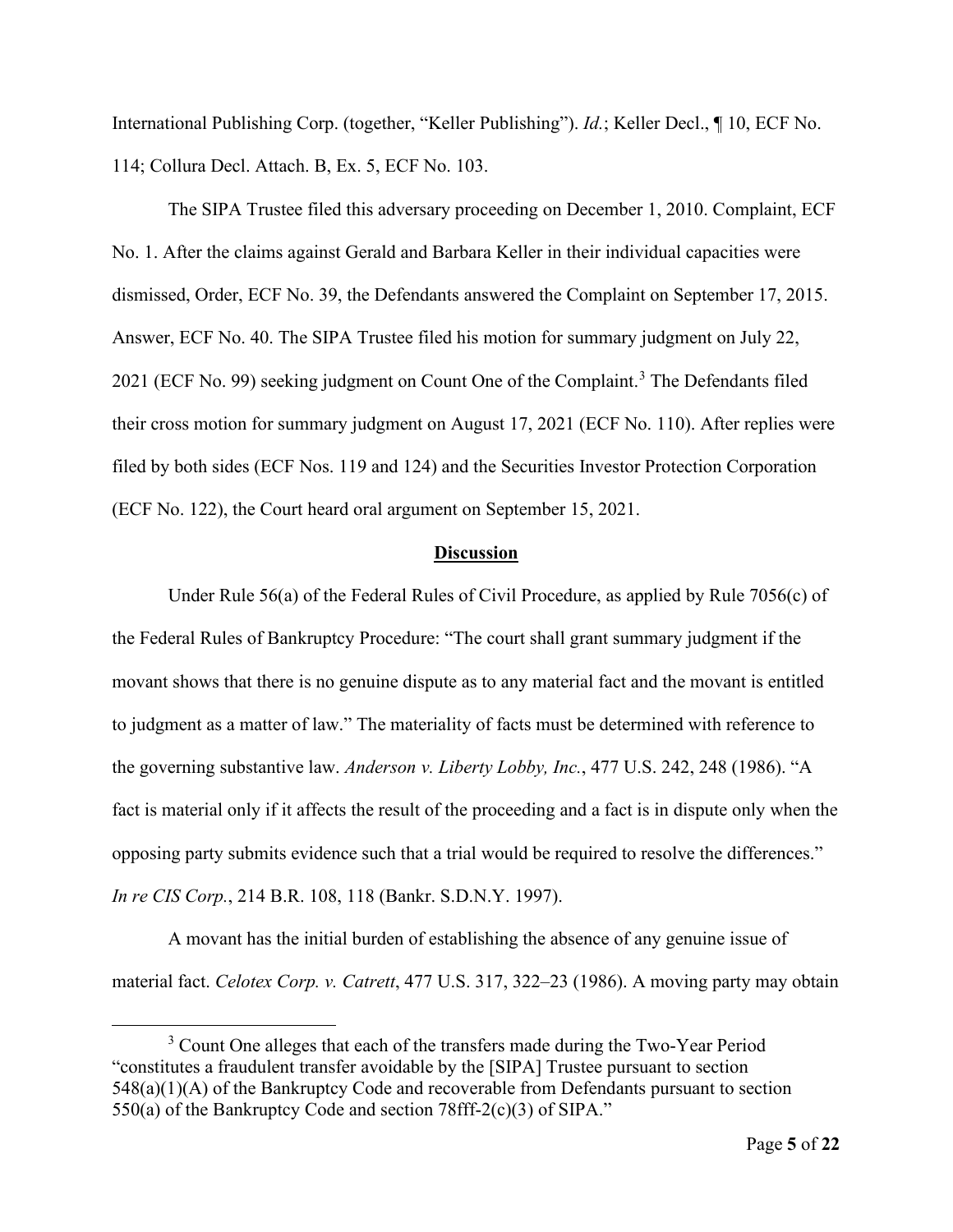summary judgment by showing that little or no evidence may be found in support of the nonmoving party's case. *Gallo v. Prudential Residential Servs. Ltd. P'ship*, 22 F.3d 1219, 1223– 24 (2d Cir.1994). The nonmoving party "must do more than simply show that there is some metaphysical doubt as to material facts." *Repp v. Webber*, 132 F.3d 882, 889 (2d Cir. 1997). The nonmoving party should oppose the motion for summary judgment with evidence that is admissible at trial. *See* Fed. R. Civ. P. 56(e)(1); *Crawford v. Dep't of Investigation*, 324 F. App'x 139, 143 (2d Cir. 2009) (affirming award of summary judgment in favor of defendant, where plaintiff presented testimony from uncorroborated source, as well as "speculation, hearsay and other inadmissible rumor, and conclusory allegations"). "If there are cross-motions for summary judgment, the Court must assess each of the motions and determine whether either party is entitled to judgment as a matter of law." *Dish Network Corp. v. Ace Am. Ins. Co.*, 431 F. Supp. 3d 415, 421 (S.D.N.Y. 2019) (cleaned up). "The court must evaluate each party's motion on its own merits, taking care in each instance to draw all reasonable inferences against the party whose motion is under consideration." *Heublein, Inc. v. United States*, 996 F.2d 1455, 1461 (2d Cir. 1993) (cleaned up).

I. The SIPA Trustee Satisfies 11 U.S.C.  $\S$  548(a)(1)(A)

The SIPA Trustee seeks to avoid and recover transfers of fictitious profits to the Defendants under 11 U.S.C. § 548(a)(1)(A). The elements of this claim are: (i) a transfer of an interest of the debtor in property (ii) made within two years of the petition date (iii) with "actual intent to hinder, delay, or defraud" a creditor. *Adelphia Recovery Tr. v. Bank of Am., N.A.*, 2011 WL 141967, at \*2 (S.D.N.Y. Apr. 7, 2011), *aff'd* 748 F.3d 110 (2d Cir. 2014). SIPA § 78fff-2(c)(3) allows the SIPA Trustee to "invoke the fraudulent transfer provisions in the Bankruptcy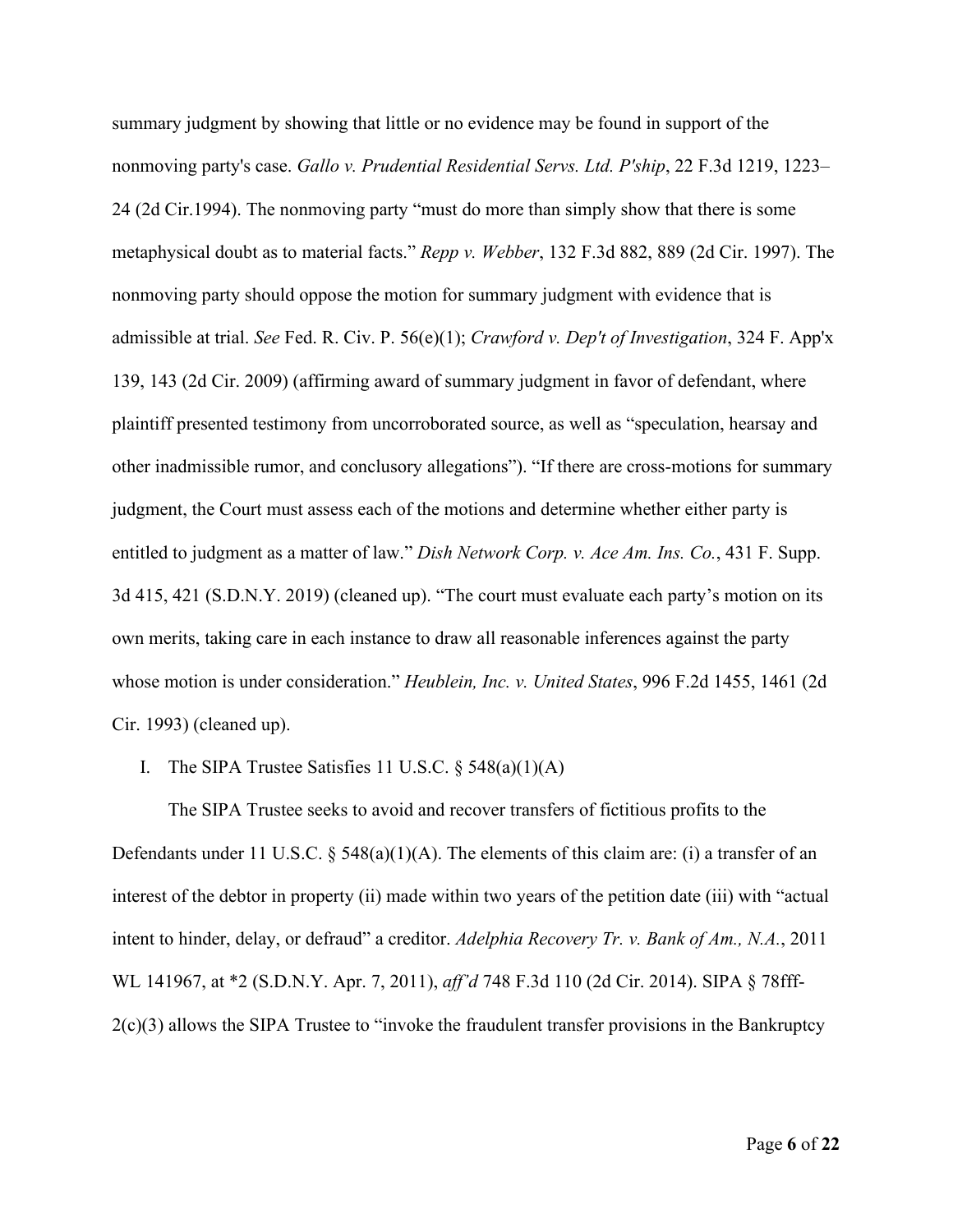Code to recover customer property." *Picard v. Gettinger (In re BLMIS)*, 976 F.3d 184, 199 (2d Cir. 2020).

### a. Transfer of an Interest of the Debtor in Property

The Defendants cite *Picard v. Avellino (In re BLMIS)*, 557 B.R. 89 (Bankr. S.D.N.Y. 2016), arguing that the SIPA Trustee cannot recover from the Defendants, as the IA Business was run by Madoff and that *Avellino* is binding on the SIPA Trustee. The Defendants' argument is misplaced. *Avellino* does not firmly establish when the IA Business became part of BLMIS. Instead, it holds that the SIPA Trustee may not recover transfers made by Madoff prior to January 1, 2001, when the IA Business was indisputably part of Madoff's sole proprietorship, as the SIPA liquidation only concerns BLMIS. *Id.* at 107–10. That case also does not hold that the SIPA Trustee cannot recover customer property transferred by BLMIS from an account technically owned by Madoff. Thus, even were the 509 Account Madoff's, the reasoning of *Avellino* would not preclude recovery of transfers made by BLMIS from the 509 Account so long as the SIPA Trustee can establish that those funds are customer property within the definition of SIPA § 78*lll*(4), meaning he must establish conclusively that the IA Business was part of BLMIS at the time of the Two-Year Transfers.

Were the Court, as the Defendants argues it should, to ignore the "law of the case" doctrine, neither *res judicata* nor claim preclusion apply, as the *Avellino* adversary proceeding has not reached final judgment. *See Taylor v. Sturgell*, 553 U.S. 880, 892 (2008) ("Under the doctrine of claim preclusion, a final judgment forecloses successive litigation of the very same claim"); *Arizona v. California*, 530 U.S. 392, 414 (2000) ("It is the general rule that issue preclusion attaches only when an issue of fact or law is actually litigated and determine by a valid and final judgment").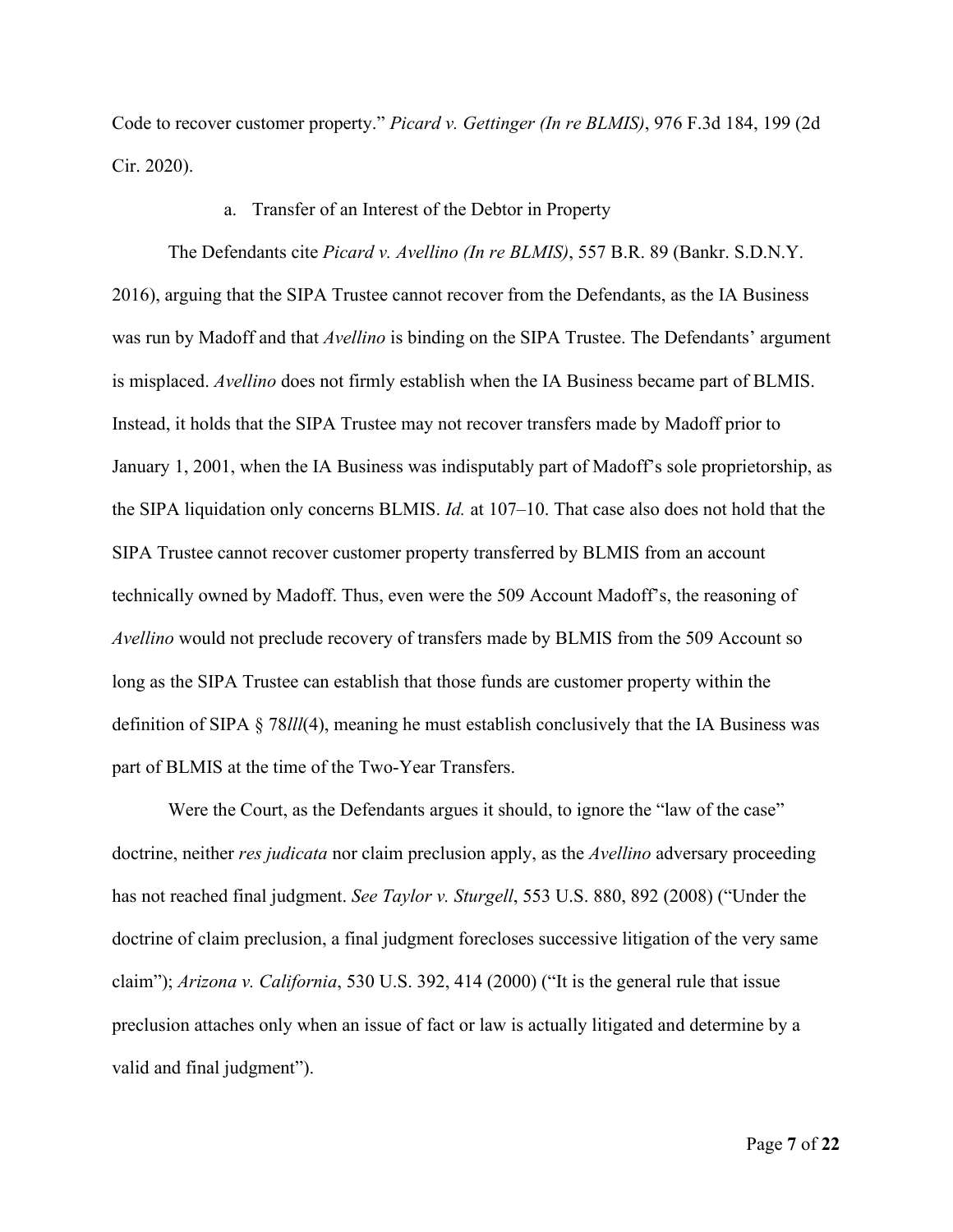The Defendants nevertheless persist in pressing that Madoff, not BLMIS, ran the IA Business. Whether this was true in 2001 when Madoff submitted Form BD, Chaitman Decl., Ex. D., ECF No. 115, to the Securities and Exchange Commission is unnecessary to determine, as the IA Business was indisputably part of BLMIS before the Two-Year Period began.<sup>[4](#page-7-0)</sup> See *id.*, Ex. BA (SEC Form ADV, registering IA Business with BLMIS on August 25, 2006). This is corroborated by both the letters Madoff sent to banks in 2001 saying that his business had shifted to BLMIS, *id*., Ex. E, BLMIS's Amended and Restated Operating Agreement, Cremona Decl., Ex. 4, at  $\sqrt{3}$ , ECF No. 102 (BLMIS "formed to receive as of January 1, 2001, all of the assets, subject to liabilities, associated with the business being conducted by" Madoff and to conduct that business), the 2002 change of the 509 Account's name from "Bernard L. Madoff" to "Bernard L. Madoff Investment Securities." Collura Decl., Attach. A, at 12 n. 9, ECF No. 103; Chaitman Decl., Exs. U and Z, ECF No. 115. [5](#page-7-1) The Defendants can hardly claim surprise, as every letter sent to withdraw funds from the Family Trust BLMIS Account was sent to BLMIS, not Madoff. *See* Keller Decl., Ex. 4, ECF No. 114. A review of the correspondence submitted by Gerald Keller affirms what is evident. In 1999, Gerald Keller sent two letters to Frank Di Pascali at Bernard L. Madoff Investment Securities—*i.e.*, the sole proprietorship—regarding the name of the Family Trust BLMIS Account. *Id.* All other letters were for withdrawals, with the earliest being dated March 5, 2004, and all were addressed to BLMIS. *Id.* The only rational inference

<span id="page-7-0"></span><sup>&</sup>lt;sup>4</sup> On this basis, it is unnecessary to determine the admissibility of the Form BD submitted by Madoff and BLMIS to the Securities and Exchange Commission in 2001, which the Defendants have contested.

<span id="page-7-1"></span><sup>&</sup>lt;sup>5</sup> To the extent that the Defendants argue that the SEC Form BD proves that Madoff did not transfer the IA Business to BLMIS, as he did not check the box indicating that BLMIS engaged in investment advisory services, that form clearly states that, "effective January 1, 2001, [Madoff] will transfer to [BLMIS] *all* of [Madoff's] assets and liabilities, related to [Madoff's] business." (emphasis added). The Defendants' argument is also belied by the aforementioned bank records and is rendered moot by the 2006 Form ADV.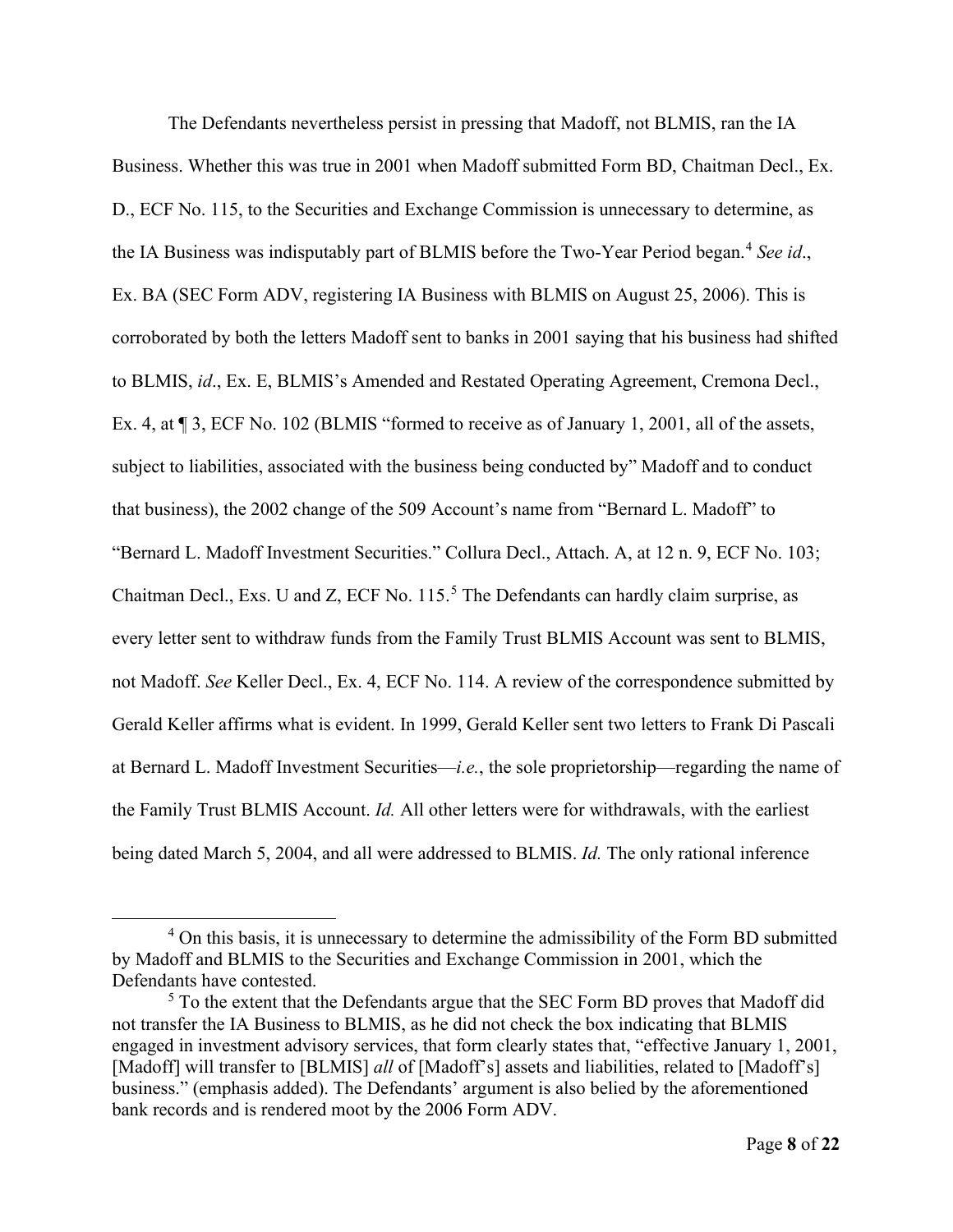from this is that at some point between 1999 and 2004, Gerald Keller was informed that the Family Trust BLMIS Account was being managed by BLMIS.

The Defendants persist, pointing to the 1099-B forms issued to them as proof that Madoff retained the IA Business, as the relevant forms listed "Bernard L. Madoff" as the payer. None of those forms is from the Two-Year Period, making them irrelevant, nonprobative, and, thus, immaterial. Even considering Gerald Keller's statement that all 1099 forms he received were from Madoff and not BLMIS, Keller Decl., at ¶ 3, ECF No. 114, proves nothing either way, as the "PAYER'S Federal identification number" listed is the same as BLMIS's: 13-1997126. *Compare id*., Ex. 3 *with* Chaitman Decl., Ex. M, ECF No. 115. The 1099 forms are thus not probative of the IA Business's ownership. At the end of the day, none of the Defendants' proffers can trump that they admitted that the Family Trust BLMIS Account was with BLMIS. Answer, at ¶ 7, ECF No. 40 (Defendants admit having BLMIS account, with "BLMIS" being identified as Bernard L. Madoff Investment Securities LLC in introduction).

Under SIPA § 78*lll*(4): "The term 'customer property' means cash and securities . . . at any time received, acquired, or held by or for the account of a debtor from or for the securities accounts of a customer, and the proceeds of any such property transferred by the debtor, including property unlawfully converted." SIPA protects cash and securities deposited with the debtor. SIPA § 78*lll*(2). The Eleventh Circuit has held that "[w]hether a claimant deposited cash with the debtor . . . does not . . . depend simply on to whom the claimant handed her cash or made her check payable, or even where the funds were initially deposited. Instead, the question is whether there was actual receipt, acquisition or possession of the property of a claimant by the brokerage firm under liquidation." *Focht v. Heebner (In re Old Naples Sec., Inc.)*, 223 F.3d 1296, 1302 (11th Cir. 2000). Here, by the time the Two-Year Period commenced, it was BLMIS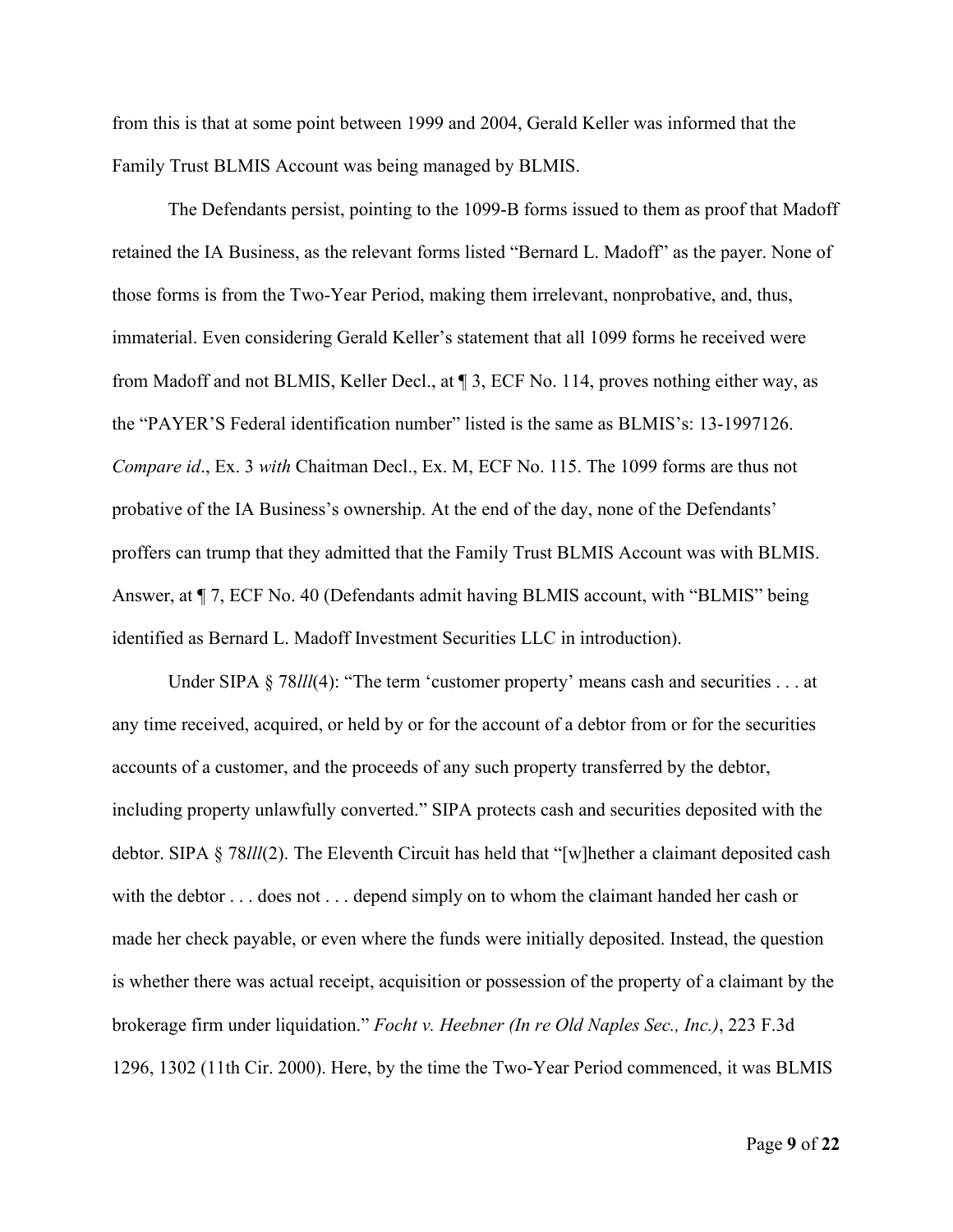that filtered cash received from customers in the 703 Account through the 509 Account to send fictitious payments to those customers. Collura Decl., Attach. A., at ¶¶ 20–27, ECF No. 103. It does not matter whether these accounts were owned by Madoff or BLMIS.<sup>[6](#page-9-0)</sup> BLMIS used them to pay customers fictitious profits. The funds sent from them are customer property under SIPA.

## b. Made within Two Years of the Petition Date

The SIPA Trustee seeks to recover the fictitious profits that BLMIS transferred to the Defendants within the two-year period between December 11, 2006 and December 11, 2008. Greenblatt's evidence shows that the Defendants withdrew an additional \$1,896,148 of funds within two years of the petition date. Greenblatt Decl., Attach. B, Ex. 4, ECF No. 105.

## c. Actual Intent to Hinder, Delay, or Defraud

Intent to defraud is established as Madoff operated a Ponzi scheme. *Picard v. Citibank, N.A. (In re BLMIS)*, \_\_\_ F.4th \_\_\_\_, \_\_\_\_, 2021 WL 3854761, at \*3 (2d Cir. Aug. 30, 2021); *see also* Cremona Decl., Ex. 7 at 23 (Madoff admits running Ponzi scheme through BLMIS). The SIPA Trustee has met his burden of proof for summary judgment on this issue. *See id.*; *Picard v. Legacy Capital Ltd. (In re BLMIS)*, 603 B.R. 682, 688–93 (Bankr. S.D.N.Y. 2019) (discussing in detail that BLMIS was a Ponzi scheme and why the SIPA Trustee is permitted to rely on the Ponzi scheme presumption to prove intent as a matter of law).

The SIPA Trustee has met his burden on every element of his *prima facie* case. The Defendants did not rebut any of the SIPA Trustee's experts' opinions and the unrebutted reports are admissible. There is no genuine dispute regarding BLMIS's (i) interest in the transferred

<span id="page-9-0"></span><sup>6</sup> The Court thus need not address the Defendants' argument that Madoff's plea allocutions are inadmissible to prove anything about BLMIS's structure or ownership of the 509 Account.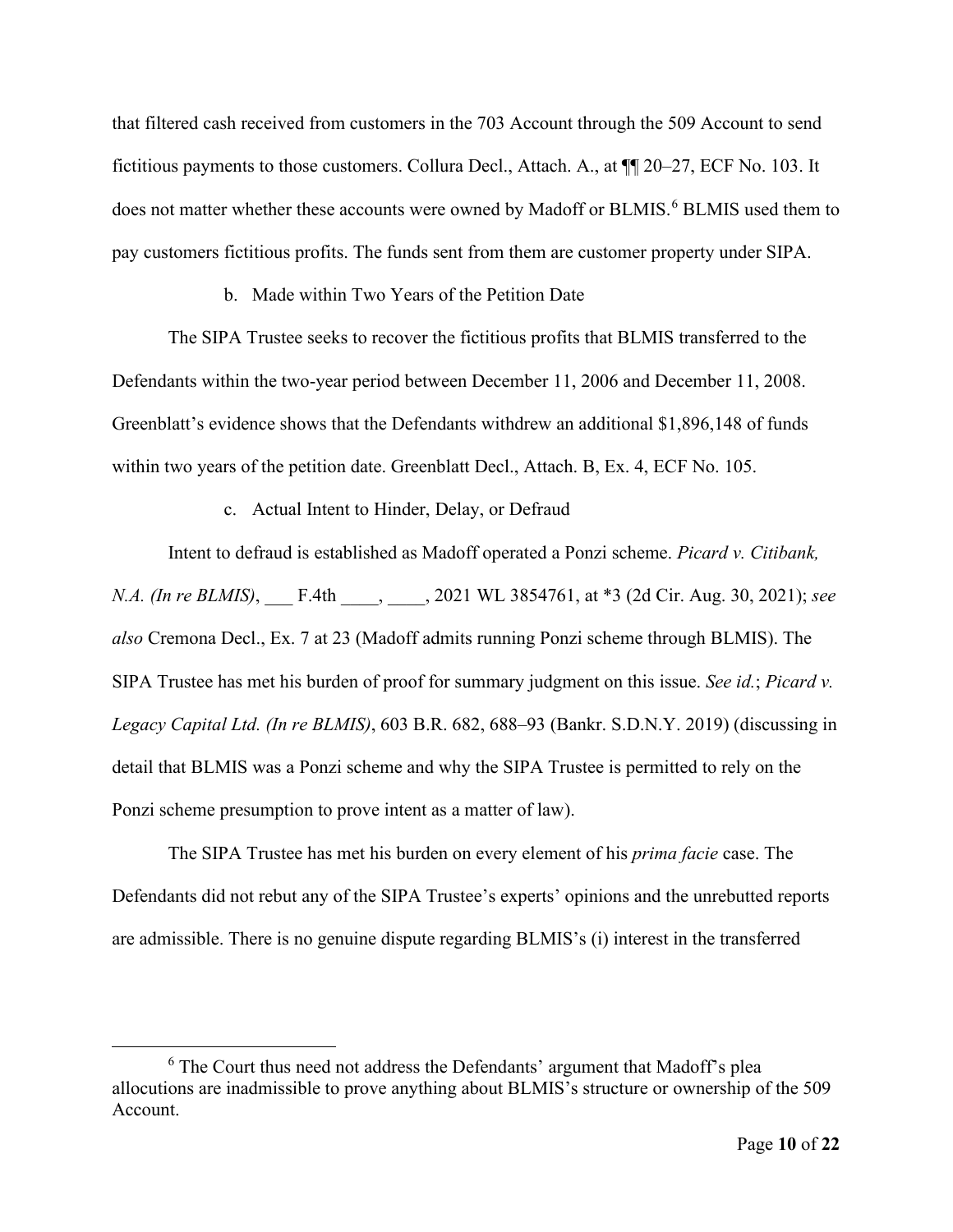funds; (ii) payment of fictitious profits within the two-year period to or for the benefit of the Defendants; and (iii) actual intent to hinder, delay, or defraud its creditors.

### II. Defendants' Arguments

The Court now considers the Defendants' defenses to the SIPA Trustee's motion and arguments in support of their cross motion for summary judgment.

a. Proper Defendants

The Court next addresses the Defendants' argument that the SIPA Trustee has sued the wrong parties. The Defendants contend that the SIPA Trustee has waived all claims against Barbara Keller and that the Family Trust was a mere conduit and not a transferee. For the reasons that follow, the Court holds that, except for the Family Trust, the proper parties have been sued, that Barbara Keller's death does not affect the liability of the Family Trust, and that the Family Trust was the initial transferee of the payments made by BLMIS.

i. The Family Trust Itself Is Not a Proper Party

Before addressing the Defendants' specific arguments, the Court *sua sponte* addresses a glaring issue. The SIPA Trustee named the Family Trust as one of the Defendants. Under Rule 17(b)(3) of the Federal Rules of Civil Procedure, the law of the state where the court is located governs whether the Family Trust has the capacity to be sued. "Under New York law, an express trust vests in the trustee the legal estate, and the trustee is the party with capacity to sue on behalf of the trust." *Revitalizing Auto Communities Environmental Response Tr. v. National Grid USA*, 10 F.4th 87, 97–98 (2d Cir. 2021) (cleaned up); *see also Liveo v. Hausman*, 61 Misc. 3d 1043,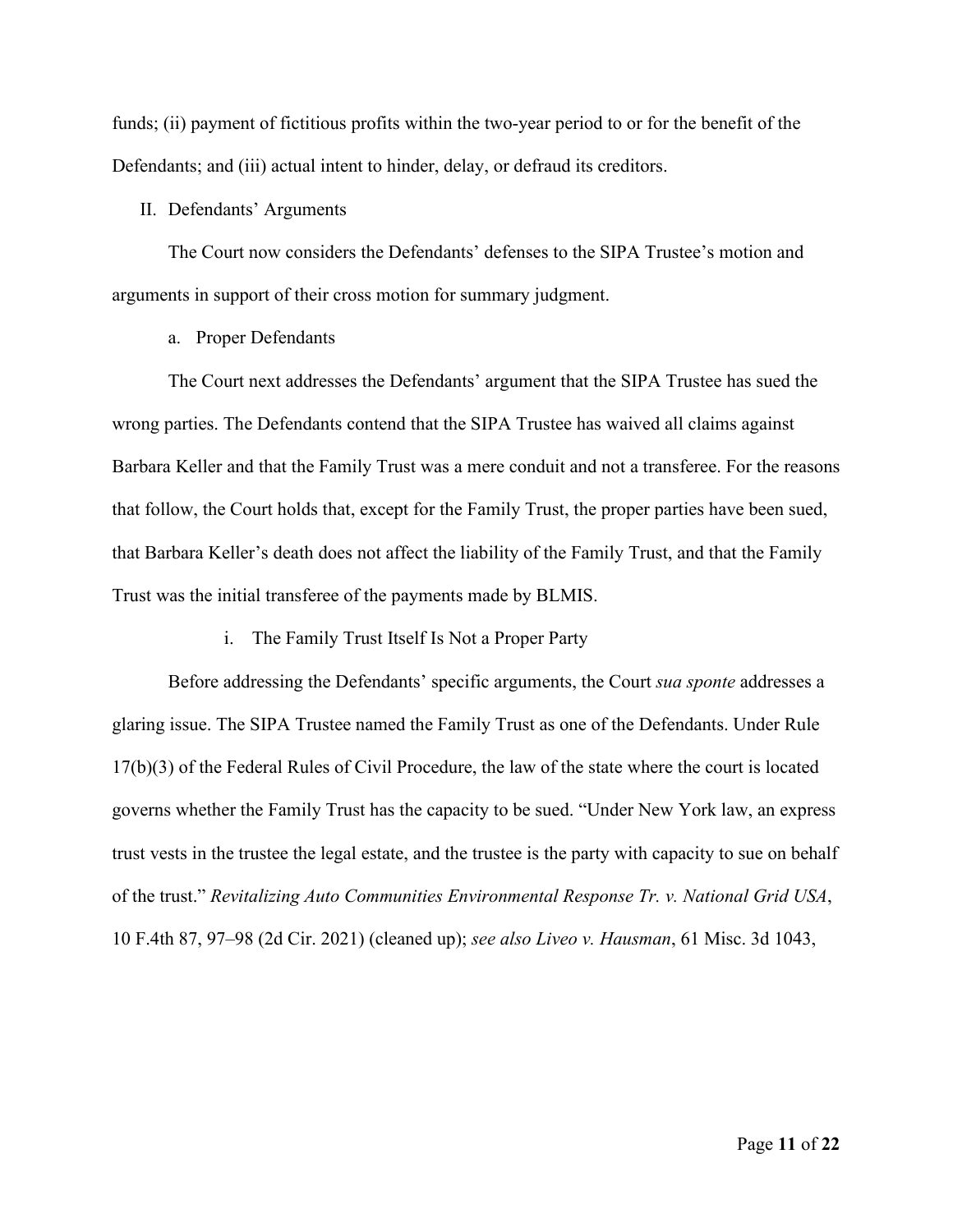1044, 86 N.Y.S.3d 378, 379 (N.Y. Sup. Ct. 2018) ("A trust . . . is a legal fiction, and cannot sue or be sued itself." [cleaned up]).<sup>[7](#page-11-0)</sup>

No party specifically addressed the Family Trust's capacity to be sued. "Capacity to sue is non-jurisdictional in nature and can be waived." *Id*. As the SIPA Trustee also named the trustees of the Family Trust, there is no concern that dismissal of the Family Trust would result in "a completely wasteful repetition of proceedings that have already occurred." *Id.* The Court dismisses the Family Trust.

ii. Barbara Keller Will Not Be Dismissed at This Time

The Defendants argue that the SIPA Trustee has forfeited his claims against Barbara Keller, who apparently died in June 2019. The Defendants claim to have notified the SIPA Trustee and that the SIPA Trustee did not amend the Complaint to name her estate within ninety days of this notice. The SIPA Trustee counters that the Defendants failed to formally notify the SIPA Trustee of Barbara Keller's death by filing a suggestion of death on the docket and serving the same on the SIPA Trustee.

This issue is nothing more than a red herring. As the counts against Barbara Keller in her individual capacity were dismissed, there is absolutely no reason that her estate needs to be substituted into the case. The appropriate party for substitution would instead be whoever succeeded her in her role as trustee of the Family Trust. The declaration of trust for the Family Trust clearly states that "[i]f BARBARA KELLER is unable or unwilling to serve or to continue to serve as Trustee or as co-Trustee of any portion of the trust estate, GERALD E. KELLER shall serve of sole Trustee of said portion." Chaitman Decl., Ex. AD, art. 5, ¶ 1.(a), ECF No. 115.

<span id="page-11-0"></span><sup>7</sup> Were California law to apply, the result would be the same. *See Greenspan v. LADT, LLC*, 191 Cal. App. 4th 486, 521 (2010) ("because a trust is not a legal entity, it cannot sue or be sued, but rather legal proceedings are properly directed at the trustee").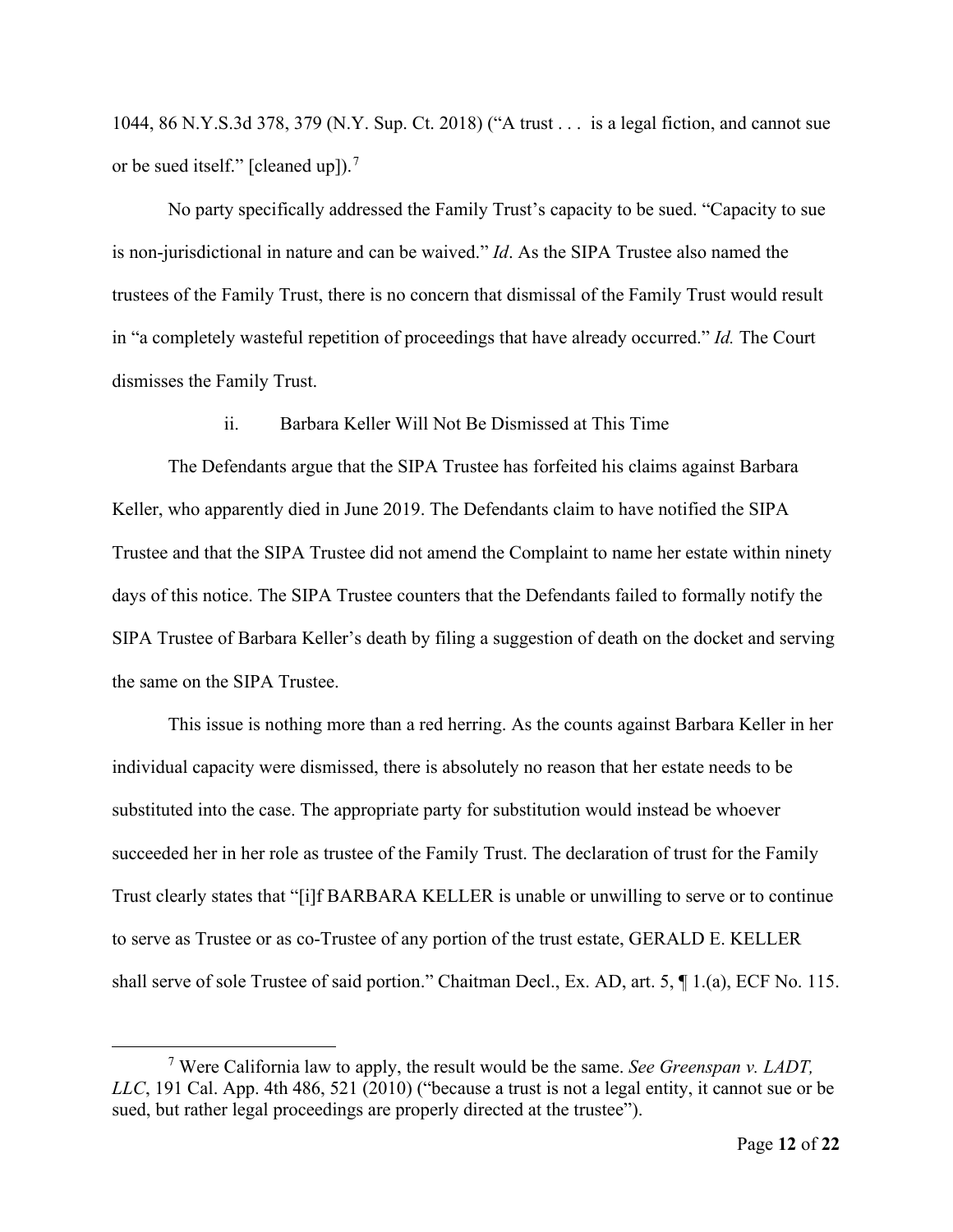Gerald Keller, in his capacity as trustee of the Family Trust, is already a party to this action. There was no need for the SIPA Trustee to substitute in another party. The Family Trust liability through Gerald Keller as its trustee is not affected by Barbara Keller's death.

To the extent Rule 25(a)(1) does require substitution, the Defendants have not filed a formal suggestion of death on the record, meaning that the ninety-day window has not been triggered. *See* Fed. R. Civ. P. 25, advisory committee notes (1963 am.) (The . . . rule establishes a time limit for the motion to substitute based not upon the time of death, but rather upon the time information of the death *as provided by the means of a suggestion of death upon the record*[.]" [emphasis added]); *see also Unicorn Tales, Inc. v. Banerjee*, 138 F.3d 467, 469 (2d Cir. 1998) (same).

Defendants' counsel's states that "[a]t some point early in the litigations, there was a discussion with Judge Bernstein concerning notification to the [SIPA] Trustee of the death of a defendant. In that discussion, it was agreed that email notification to the [SIPA] Trustee's counsel of the death of a defendant would be sufficient." Chaitman Suppl. Decl., at ¶ 3, ECF No. 125. Absent a record of this "agreement," the Court follows the text and commentary of Rule 25, which makes clear that a suggestion of death on the record is required to trigger the ninety-day window to substitute in the proper party. While the SIPA Trustee and the Defendants' counsel may have agreed to be more informal in substituting other parties in other matters in this SIPA liquidation as a matter of expediency, this course of action cannot override the baseline requirements of the Federal Rules of Civil Procedure without a court order.

Should the SIPA Trustee be satisfied that Barbara Keller has indeed died and that Gerald Keller has subsumed her role as trustee of the Family Trust, the SIPA Trustee may withdraw his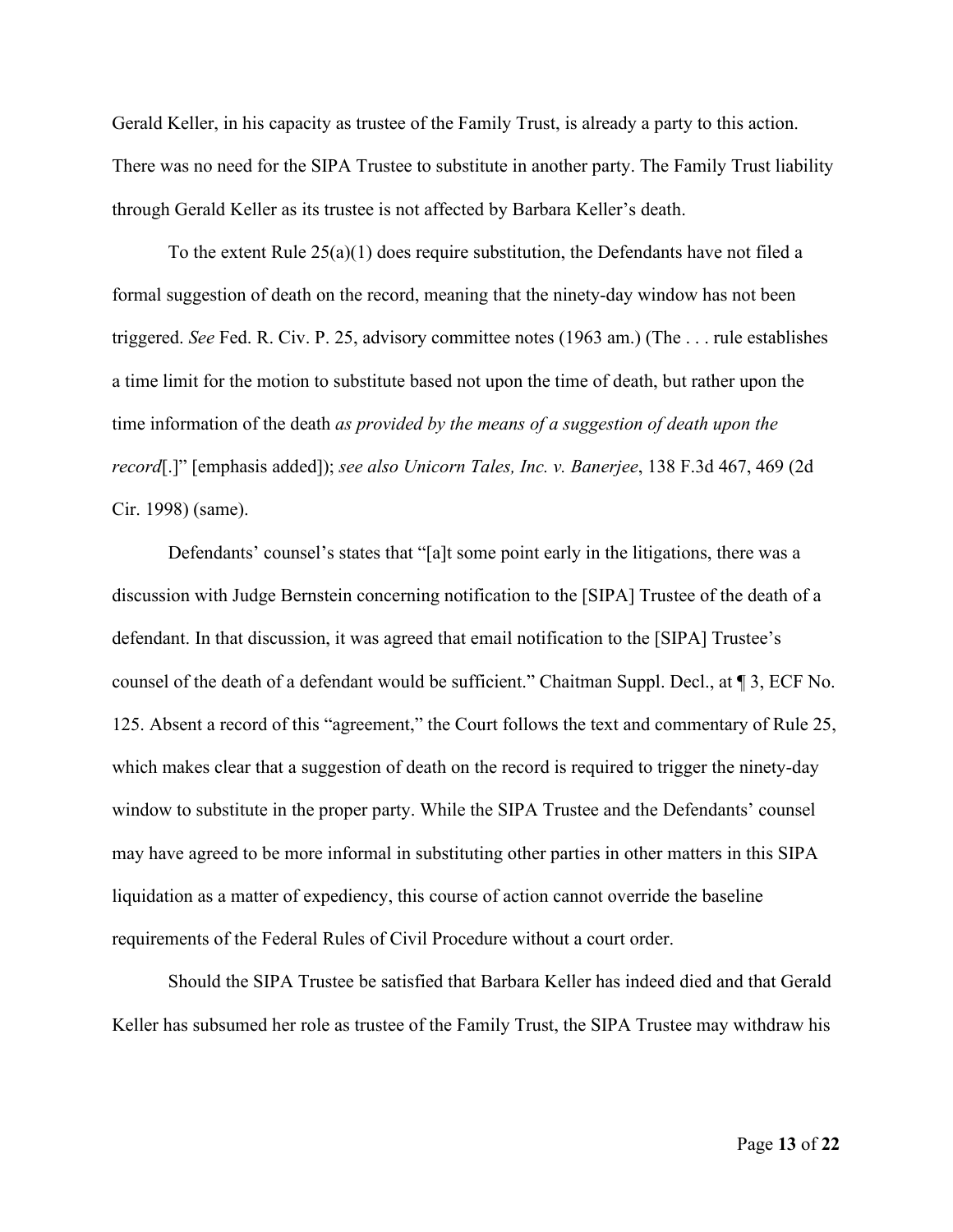claims against her and have judgment entered Gerald Keller in his capacity as trustee of the Family Trust alone. Otherwise, the Court declines to dismiss Barbara Keller at this time.

iii. The Family Trust Was the Initial Transferee

The Defendants next argue that the Family Trust was a mere conduit of the funds and that Keller Publishing was the transferee. The Court disagrees with the Defendants.

According to the Defendants, under an oral agreement with Keller Publishing's Chief Financial Officer, Irwin Levine, Gerald Keller asked for withdrawals from its account with BLMIS only when Mr. Levine told Gerald Keller that Keller Publishing needed funds and that no funds were ever deposited into a Family Trust bank account. Keller Decl., at ¶ 13, ECF No. 114. All checks were payable to "Gerald E Keller TSTEE." *Id*., Ex. 5. The Defendants' argument that Gerald Keller never held dominion and control of the checks is meritless, whether the Court takes the Defendants' suggestion that Marianne Jannace endorsed the checks or that Gerald Keller himself did (as he admitted in his deposition testimony); Brown Decl., Ex. 3, at 6 (Tr. 24:15–17), ECF No. 121; in both instances, Gerald Keller's signature was used to endorse the checks and redirect them to Keller Publishing.<sup>[8](#page-13-0)</sup>

Under 11 U.S.C.  $\S$  550(a), the SIPA Trustee may recover avoided transfers from the initial transferee. To be a "transferee" and not a "mere conduit," the party must have "dominion over the money or other asset, the right to put the money to one's own purpose." *Christy v. Alexander & Alexander of N.Y., Inc. (In re Finley, Kumble, Wagner, Heine, Underberg, Manly, Myerson & Casey)*, 130 F.3d 52, 57 (2d Cir. 1997). One way in which a party may be a mere

<span id="page-13-0"></span><sup>8</sup> The Court finds incredible the Defendants' contention that Gerald Keller withdrew funds as an individual on Keller Publishing stationary. *See* Keller Decl., at ¶ 4, ECF No. 114. The BLMIS account belonged to the Family Trust, not Gerald Keller personally; all checks were issued to Gerald Keller in his role as trustee of the Family Trust. Tellingly, the letter Gerald Keller sent to change the account from his personally to the Family Trust's was also sent on Keller Publishing letterhead, *see id*., Ex. 4, rendering the argument even more unreasonable.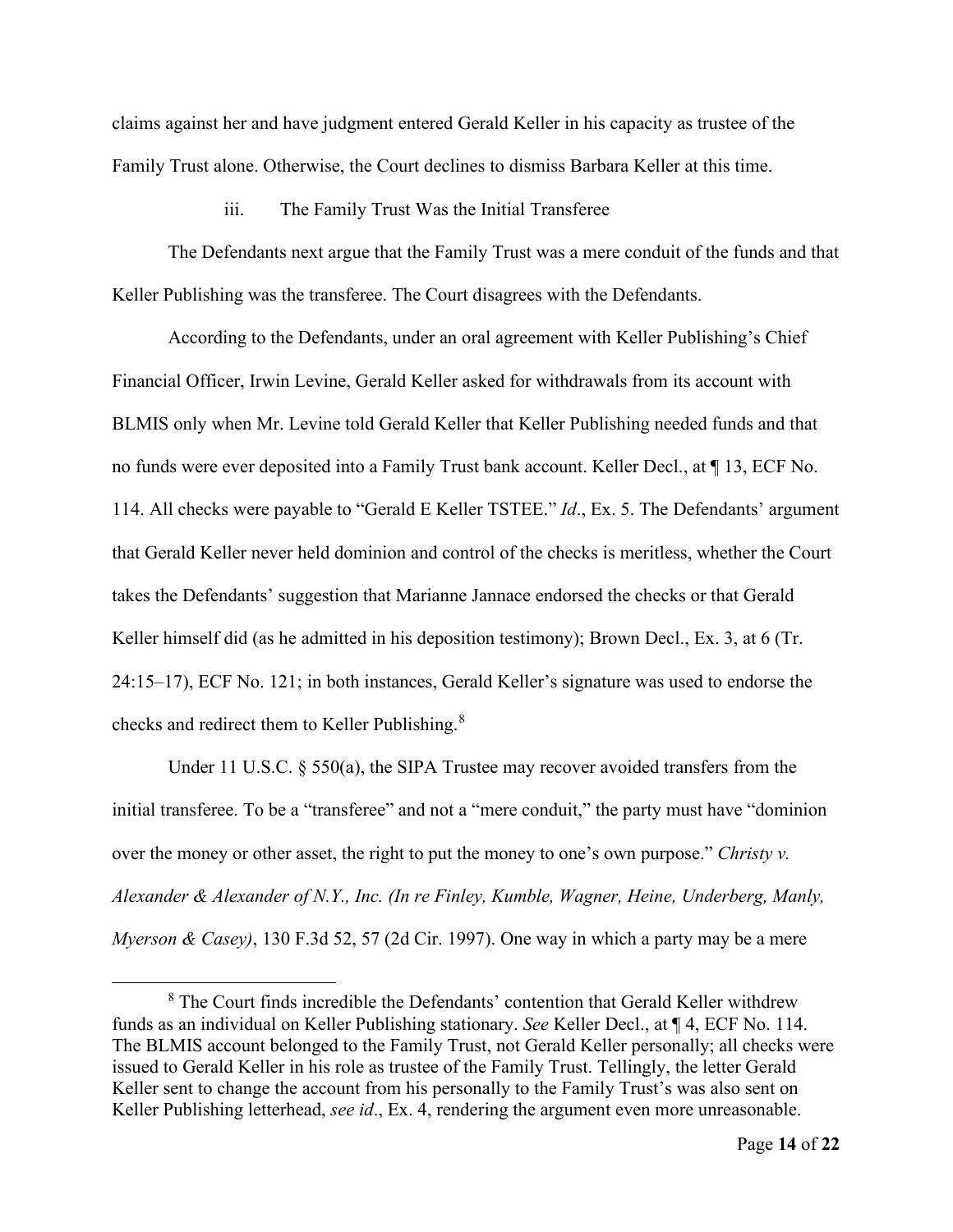conduit is that it has "no discretion or authority to do anything else but transmit the money" to another, like a contractual obligation. *See id.* at 59 (citing *Danning v. Miller (In re Bullion Reserve of N. Am.)*, 922 F.2d 544, 549 (9th Cir. 1991)). "An initial transferee is the person who has dominion and control over the subject of the initial transfer to the extent that he or she may dispose of it as he or she pleases, such as investing the whole amount in lottery tickets or uranium stocks." *Miller v Porush*, 234 B.R. 293, 313 (Bankr. S.D.N.Y. 1999) (cleaned up).

The Defendants have presented two declarations discussing the nature of the agreement for Keller Publishing to receive the withdrawals from the Family Trust's BLMIS account. These two declarations are inconsistent. In Gerald Keller's declaration, he states that, based on an oral agreement between Mr. Levine and himself, Mr. Levine was allowed to take money from the Family Trust's BLMIS account when Keller Publishing needed working capital. Keller Decl., at ¶ 5, ECF No. 115. Gerald Keller does not state that there was an agreement between the Family Trust and Keller Publishing. *See id.* In the prior paragraph, Gerald Keller insisted that he made these withdrawals as an individual. *Id*., at ¶ 4. The only reasonable inference is that Gerald Keller made this agreement with Mr. Levine in his personal capacity, which would mean that there was no binding agreement between the Family Trust and Keller Publishing.

Mr. Levine's declaration, though, characterizes this agreement as one in which the Family Trust agreed to make loans to Keller Publishing. Levine Decl., at ¶ 2, ECF No. 126. Levine states that these loans were noted on Keller Publishing's financial statements, pointing to two attached to his declaration. *Id.*, at ¶ 4. Those financial records do not show any loans from the Family Trust to Keller Publishing. *See id.*, Ex. A. One statement for December 31, 2008 shows an obligation on a loan from "J. Keller," which is presumably Gerald Keller. *Id.* The other statement, which shows a date of June 30, 2021—and thus is not even remotely relevant—shows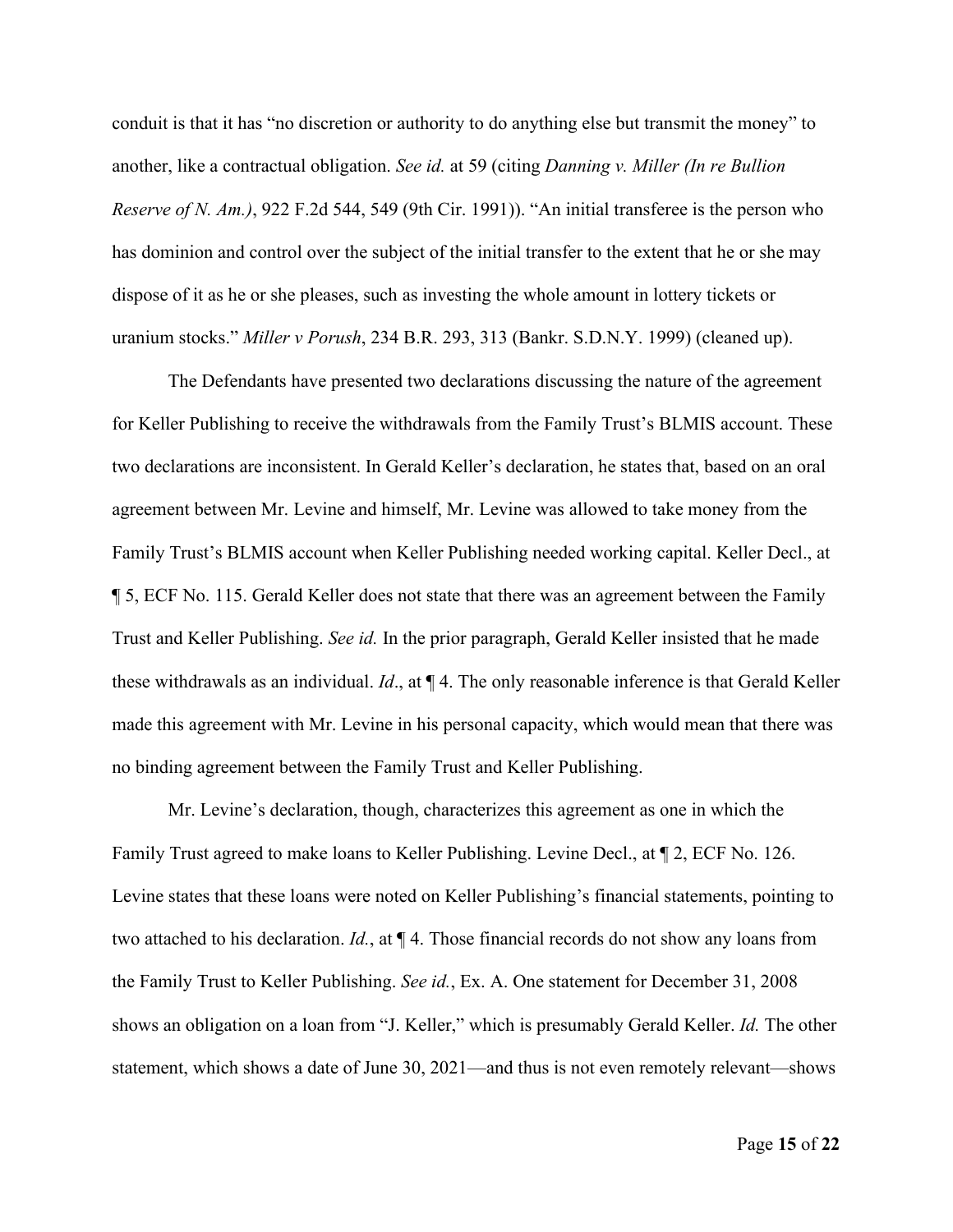loans from other trusts and GEK (again, presumably Gerald Keller). *Id.* Neither mentions a loan from the Family Trust. *See id.*

"To establish the existence of an enforceable agreement, a [party] must establish an offer, acceptance of the offer, consideration, mutual assent, and an intent to be bound. That meeting of the minds must include agreement on all essential terms." *Kowalchuk v. Stroup*, 61 A.D.3d 118, 121, 873 N.Y.S.2d 43, 46 (N.Y. App. Div., 1st Dep't 2009). "Under New York law, an oral agreement is not enforceable unless there is a manifestation of mutual assent sufficiently definite to assure that the parties are truly in agreement with respect to all material terms." *Anderson v. Greene*, 774 F. App'x 694, 697 (2d Cir.) (cleaned up), *cert. denied*, 140 S. Ct. 556 (2019).

As no written agreement has been produced, the Court is left with the pieces that the Defendants have presented to determine whether a contract actually existed. Neither the Keller nor the Levine declarations demonstrate an offer and acceptance. Gerald Keller states that he and Mr. Levine had an agreement. Mr. Levine states that the Family Trust and Keller Publishing had an agreement. Neither states what was the offer and what was the acceptance. Gerald Keller's declaration does not show that there was any consideration for this supposed agreement. Mr. Levine's declaration states that the Family Trust loaned the money to Keller Publishing (without any indication of the terms of the loan), and yet this is not borne out by the financial statements he attaches to his declaration, which only show loans from Gerald Keller and other trusts. The two declarations do not show mutual assent, as their recitations of the parties to the oral agreement are inconsistent. Nor do they show an intent to be bound by this agreement. All withdrawals from the Family Trust's BLMIS account indisputably went to Keller Publishing. There is no indication that this arrangement was binding, that the Family Trust could not otherwise use the money in the BLMIS account, or that Keller Publishing would have had any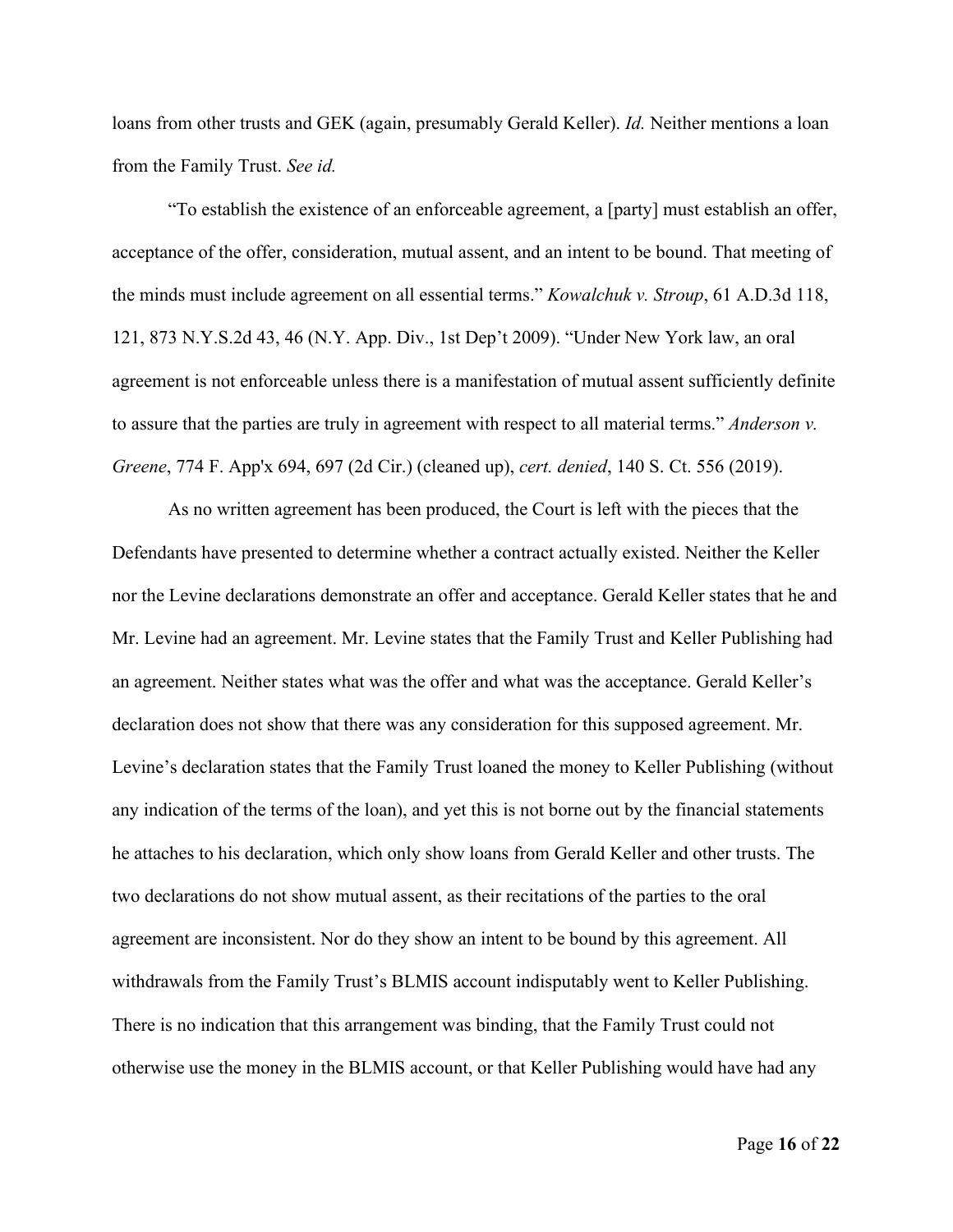remedy against the Family Trust should it not receive money. Instead, this arrangement has all the hallmarks of Gerald Keller using one asset at his disposal—the Family Trust BLMIS Account—to prop up his business, which is consistent with his statement that so many withdrawals were made in 2007 and 2008 due to Keller Publishing "not doing well financially." Keller Decl., at  $\P$  6, ECF No. 114.

The Court notes its obligation to construe this evidence in the light mot favorable to the Defendants. This requirement only requires the Court to draw "all justifiable inferences" in the Defendants' favor. *Tolan v. Cotton*, 572 U.S. 650, 651 (2014). There is simply no way to read Gerald Keller's and Mr. Levine's declarations harmoniously. The Court is justified in ignoring all contradictory parts of the declarations. *Cf. Hayes v. N.Y.C. Dep't of Corr.*, 84 F.3d 614, 619 (2d Cir. 1996) ("factual issues created solely by an affidavit crafted to oppose a summary judgment motion are not genuine issues for trial."). Gerald Keller's declaration clearly contradicts his deposition testimony, in which he states unequivocally that he made all decisions to withdraw funds from the Family Trust's BLMIS account. *See* Brown Decl., Ex. 3, at 8 (Tr. 26:4–6). ECF No. 121.<sup>[9](#page-16-0)</sup> "[F]actual allegations that might otherwise defeat a motion for summary judgment will not be permitted to do so when they are made for the first time in the plaintiff's affidavit opposing summary judgment and that affidavit contradicts her own prior deposition testimony." *Brown v. Henderson*, 257 F.3d 246, 252 (2d Cir. 2001)*.* Even taking the declarations at face value—and disregarding the contradictory parts—there is no support for the Defendants' argument that there was a binding contract between the Family Trust and Keller Publishing. All of the information regarding the supposed oral contract is at the Defendants' disposal. The Defendants "must provide concrete particulars showing that a trial is needed, and it is not

<span id="page-16-0"></span> $9$  "Q.... In making a decision to make a withdrawal, was that made by you? A. Yes."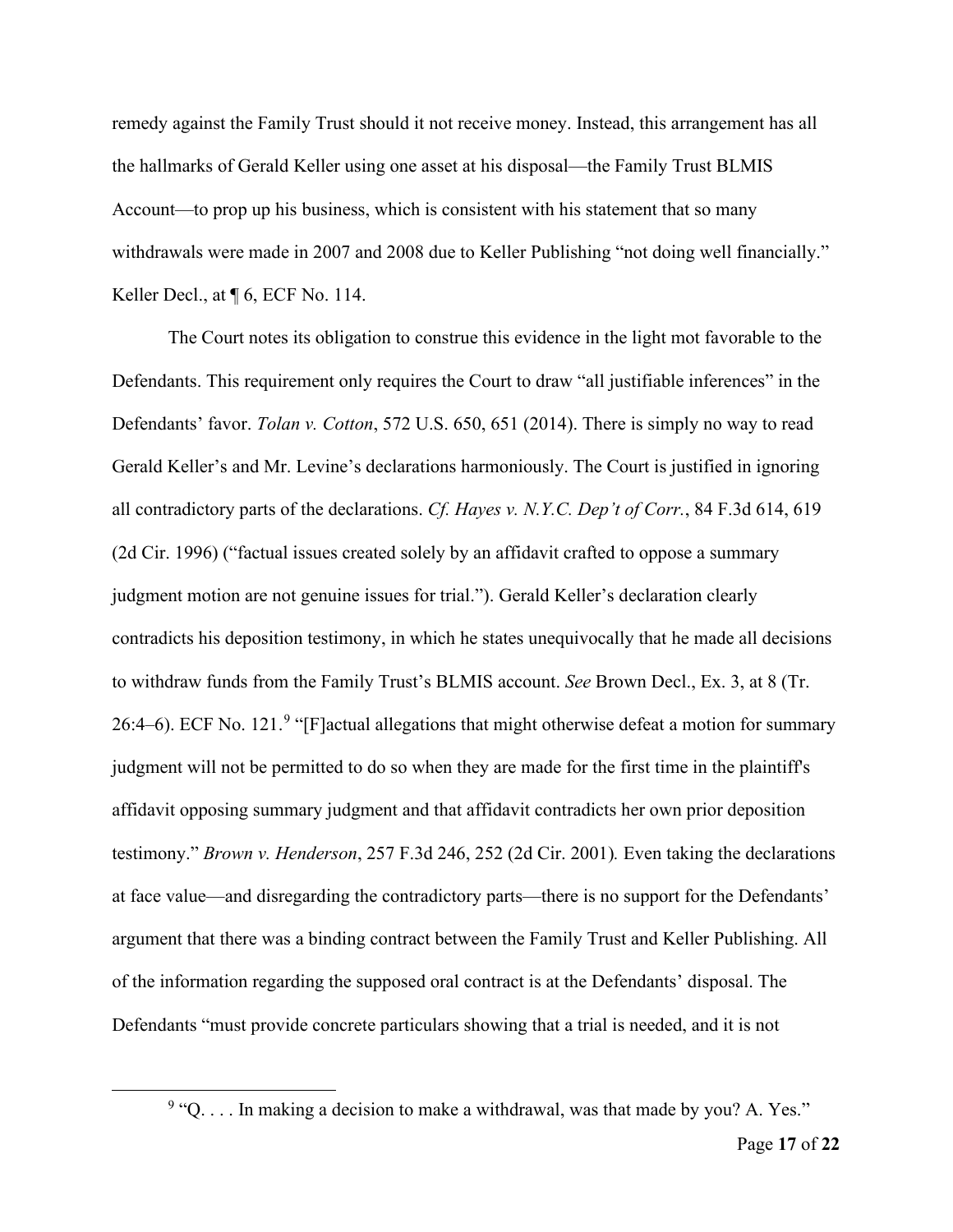sufficiently merely to assert a conclusion without supplying supporting arguments or facts in opposition to [a summary judgment] motion." *R.G. Group, Inc. v. Horn & Hardart Co.*, 751 F.2d 59, 77 (2d Cir. 1984); *see also Innomed Labs, LLC. v. Alza Corp*, 98 F. App'x 51, 54 (2d Cir. 2004) (affirming summary judgment where party alleging oral contract did not establish terms of supposed contract, meaning that the trier of fact would have to "speculat[e] as to the scope of [the] obligations under the contract".

The Court is left with the evidence that Gerald Keller made all decisions to withdraw funds from the BLMIS account, endorsed the checks sent (whether personally or through Marianne Jannace), and directed that the funds go to Keller Publishing. In other words, he had "the right to put the money to [his] own purpose." *In re Finley*, 130 F.3d at 57. The notion that Gerald Keller made the withdrawals as an individual is unsubstantiated, as every single check in the two-year period was made to Gerald Keller *as trustee* of the Family Trust for the Family Trust's account and Gerald Keller could only make withdrawals in his capacity as trustee of the Family Trust. That he did so only upon the request of Keller Publishing and immediately gave the money to Keller Publishing *was his own decision*. As Gerald Keller, as trustee of the Family Trust, had complete discretion over the use of the funds (and lacking evidence of a binding agreement), the Defendants' "mere conduit" argument is meritless.

b. The Purchase of U.S. Treasury Bills Is Not Material

The Defendants also contend that Madoff invested IA customers' funds in U.S. Treasury bills ("T-Bills"). The SIPA Trustee counters with evidence that the T-Bills appearing on customer statements were fictitious. Dubinsky Decl., Attach. A., at ¶¶ 224–40, ECF No. 104. The Defendants offer no more than speculation that T-Bills were allocated to the Family Trust. The Court sees no reason to depart from earlier cases holding this issue immaterial. *See Picard v.*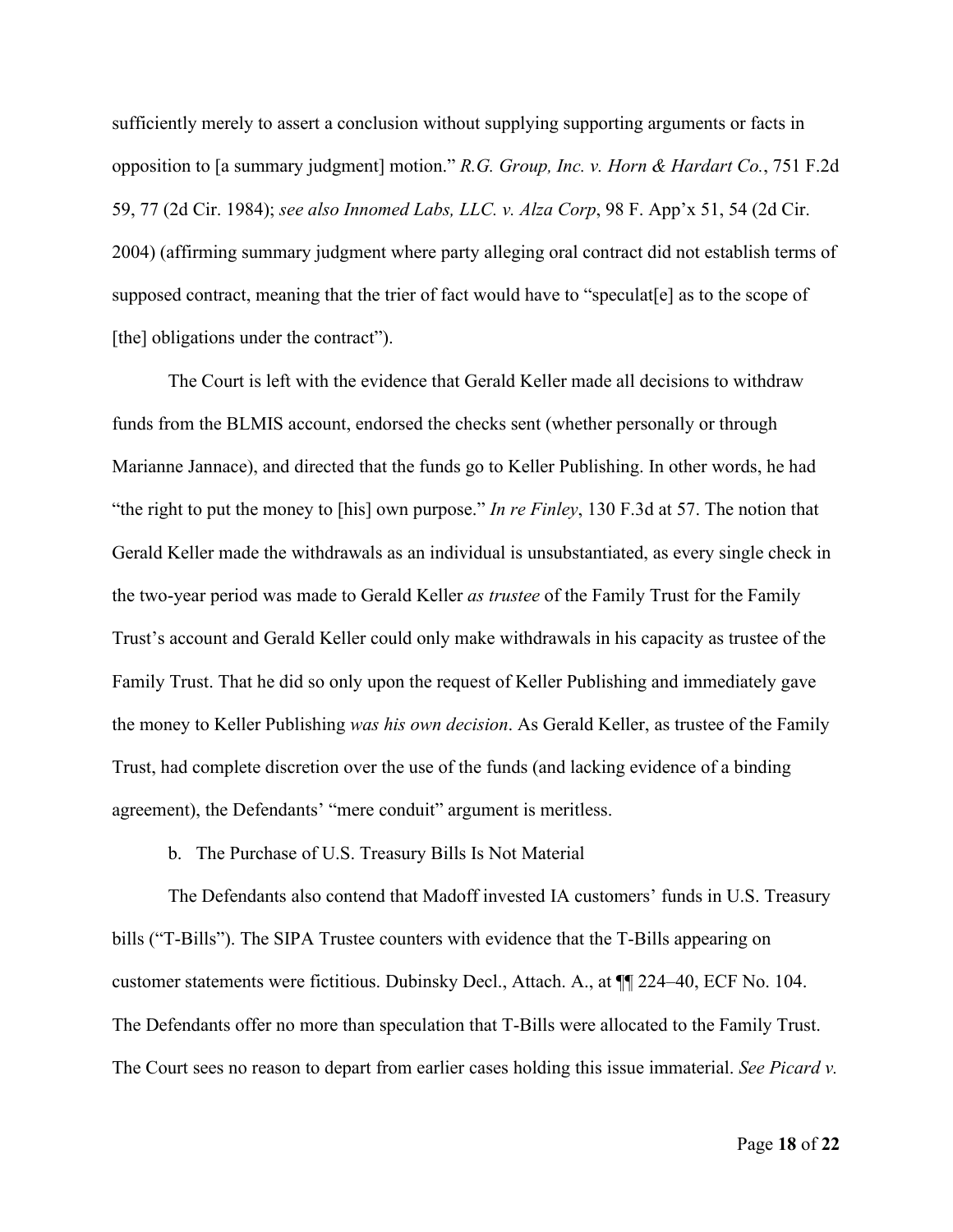*Estate of Seymour Epstein (In re BLMIS)*, No. 10-04438, slip op. at 7–8 (Bankr. S.D.N.Y. Jan. 27, 2021); *see also Picard v. JABA Assocs. LP (In re BLMIS)*, \_\_\_ F. Supp. 3d \_\_\_\_, \_\_\_\_, 2021 WL 1112342, at \*13 (S.D.N.Y. Mar. 24, 2021) ("there is . . . no dispute of material fact that BLMIS did not legitimately trade equities for its IA Business customers").

c. All Defenses Not Addressed by the Defendants Are Abandoned

The Defendants pleaded forty-six affirmative defenses in the Answer. Few of these defenses were addressed in the Defendants' papers. "If a party fails to assert a legal reason why summary judgment should not be granted, that ground is waived[.]" *Vaughner v. Pulito*, 804 F.2d 873, 877 n.2 (5th Cir. 1986); *cf. Edward B. Marks Music Corp. v. Continental Record Co.*, 222 F.2d 488, 492 (2d Cir. 1955) ("[parties] in [their] opposition to a motion for summary judgment cannot abandon an issue and then, after an unpalatable decision by the trial judge, on appeal, by drawing on the pleadings resurrect the abandoned issue"). The Court thus addressed only those defenses discussed by the Defendants in their opposing papers. Every other defense is waived for purposes of summary judgment.

III. Prejudgment Interest Is Warranted

The SIPA Trustee has requested prejudgment interest from the filing date through the date of the entry of judgment at the rate of 4%. The Defendants resist this request with a panoply of arguments. This Court has considered this issue on multiple prior occasions. *See, e.g.*, *Picard v. BAM L.P. (In re BLMIS)*, 624 B.R. 55, 62–66 (Bankr. S.D.N.Y. 2020).

To determine whether prejudgment interest should be awarded, the Court must consider "(i) the need to fully compensate the wronged party for actual damages suffered,

(ii) considerations of fairness and the relative equities of the award, (iii) the remedial purpose of the statute involved, and/or (iv) such other general principles as are deemed relevant by the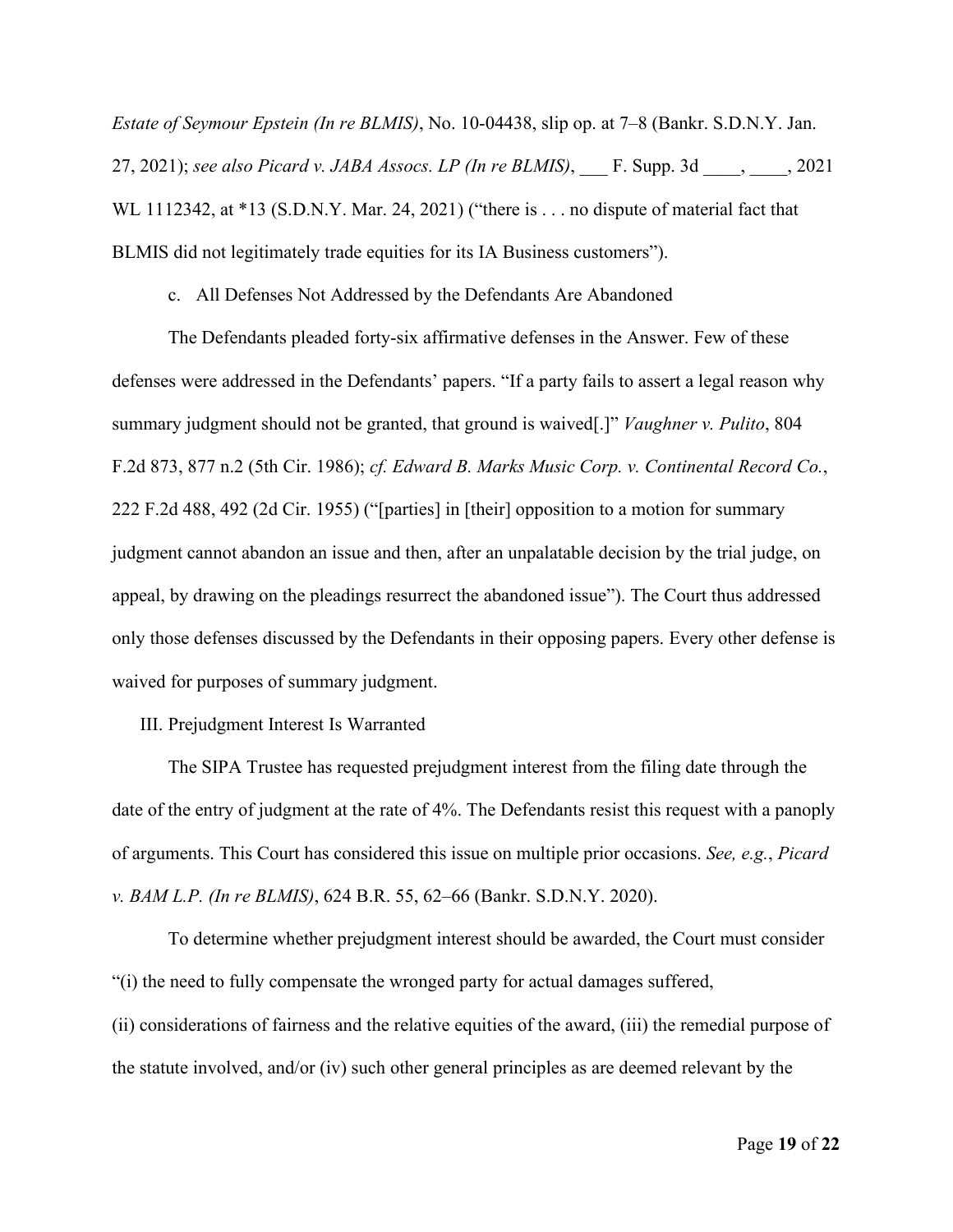court." *Wickham Contracting Co. v. Local Union No. 3, Int'l Brotherhood of Elec. Workers, AFL-CIO*, 955 F.2d 831, 834 (2d Cir. 1992). The purpose of prejudgment interest is to make the Plaintiff whole rather than to punish Defendants or to provide Plaintiff with a windfall. *Jones v. UNUM Life Ins. Co. of Am.*, 223 F.3d 130, 139 (2d Cir. 2000) (citations and quotations omitted). "Courts in the Second Circuit and in this district have recognized that the award of prejudgment interest is discretionary, and absent a sound reason to deny prejudgment interest, such interest should be awarded." *McHale v. Boulder Capital LLC (In re 1031 Tax Grp., LLC)*, 439 B.R. 84, 87 (Bankr. S.D.N.Y. 2010) (citations omitted). "The court must, however, explain and articulate its reasons for any decision regarding prejudgment interest." *Henry v. Champlain Enter., Inc.*, 445 F.3d 610, 623 (2d Cir. 2006).

Prejudgment interest is "normally" awarded in avoided transfer cases "to compensate for the value over time of the amount recovered." *Geltzer v. Artists Mktg. Corp. (In re Cassandra Grp.)*, 338 B.R. 583, 599 (S.D.N.Y. 2006) ("To fully and fairly compensate Cassandra's creditors for their loss—not only of \$300,000 that was fraudulently conveyed to the Defendants, but of the use of that money since the date of the demand—the Trustee should be permitted to recover prejudgment interest."); *see also Messer v. McGee (In re FKF 3, LLC)*, 2018 WL 5292131, at \*13 (S.D.N.Y. Oct. 24, 2018) (awarding prejudgment interest to compensate for "loss of interest, the diminished value of the damages award due to the passage of time, and Plaintiff's lost opportunity to make use of the lost funds").

Prejudgment interest is warranted in this instance. The SIPA Trustee is charged with collecting fictitious profits from net winners so that net losers in BLMIS's Ponzi scheme can be adequately compensated for their losses. He has spent more than ten years prosecuting this case and cannot be made whole without an award of prejudgment interest. The SIPA Trustee has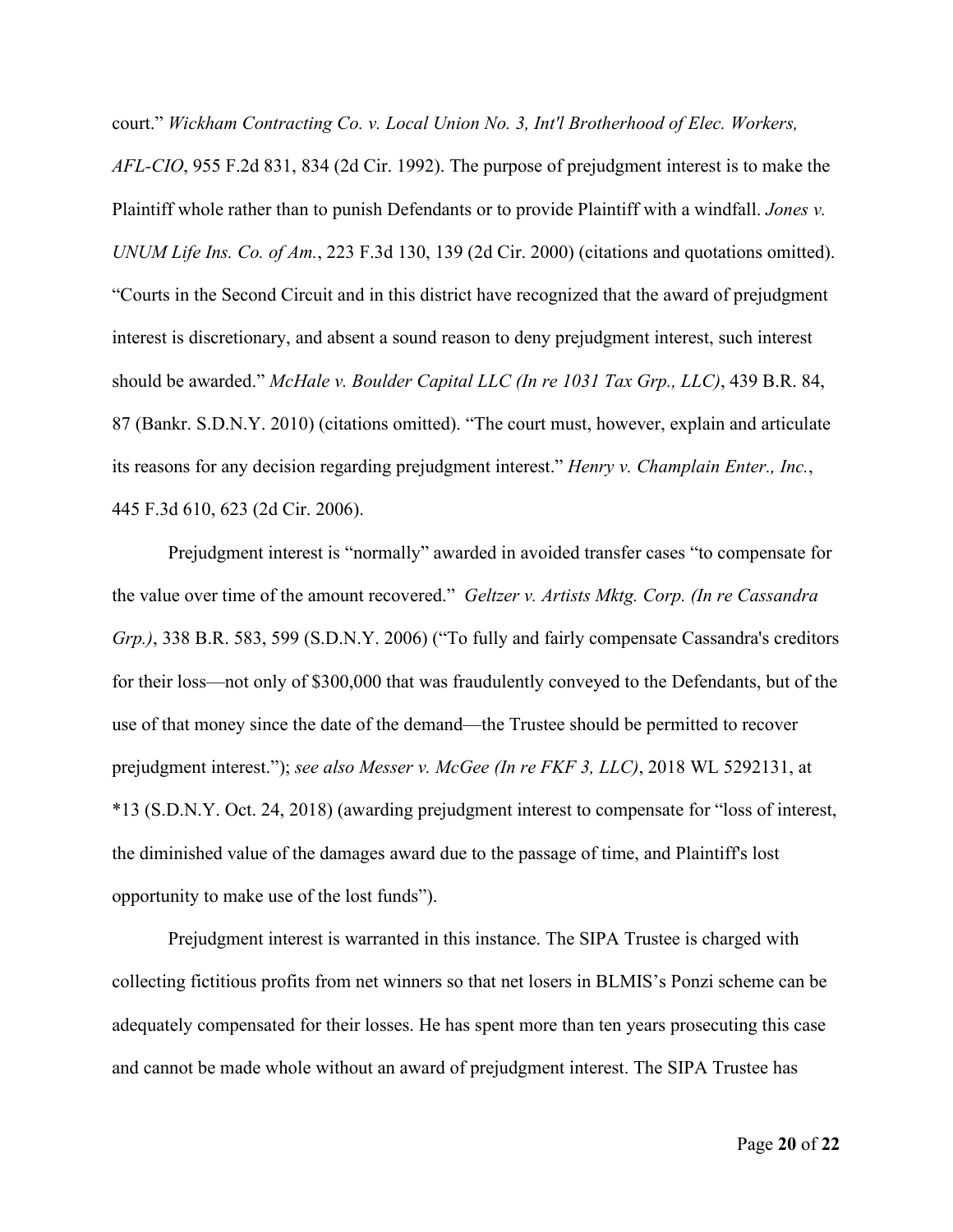requested interest from the date that the SIPA action was commenced. Consistent with other decisions that have awarded prejudgment interest, the Court holds that interest is awarded in the amount of 4%, without compounding, commencing on December 1, 2010 through the date of the entry of judgment in this case. *See JABA Associates L.P*, F. Supp. 3d at  $\qquad$ , 2021 WL 1112342, at \*19–20 (applying 4% interest rate); *BAM, L.P.*, 624 B.R. at 65–66 (same).[10](#page-20-0)

In reaching this conclusion the Court is reminded that the Defendants are victims. The Defendants, like so many others, believed their account to be making legitimate investments. While the court sympathizes with the Defendants, they have recovered their principal investment. Other victims have not been so fortunate.

<span id="page-20-0"></span> $10$  The Court has previously invited the SIPA Trustee to argue for prejudgment interest from the filing date of the underlying SIPA case "where the facts warrant it." *Picard v. Miller (In re BLMIS*), \_\_\_ B.R. \_\_\_\_, \_\_\_\_ n. 13, 2021 WL 2787604, at \*12 n.13 (Bankr. S.D.N.Y. July 2, 2021). As the Court has not relied on the law of the case doctrine in this decision, the SIPA Trustee has presented no compelling rationale to deviate from prior decisions awarding prejudgment interest from the date the respective adversary proceedings were filed.